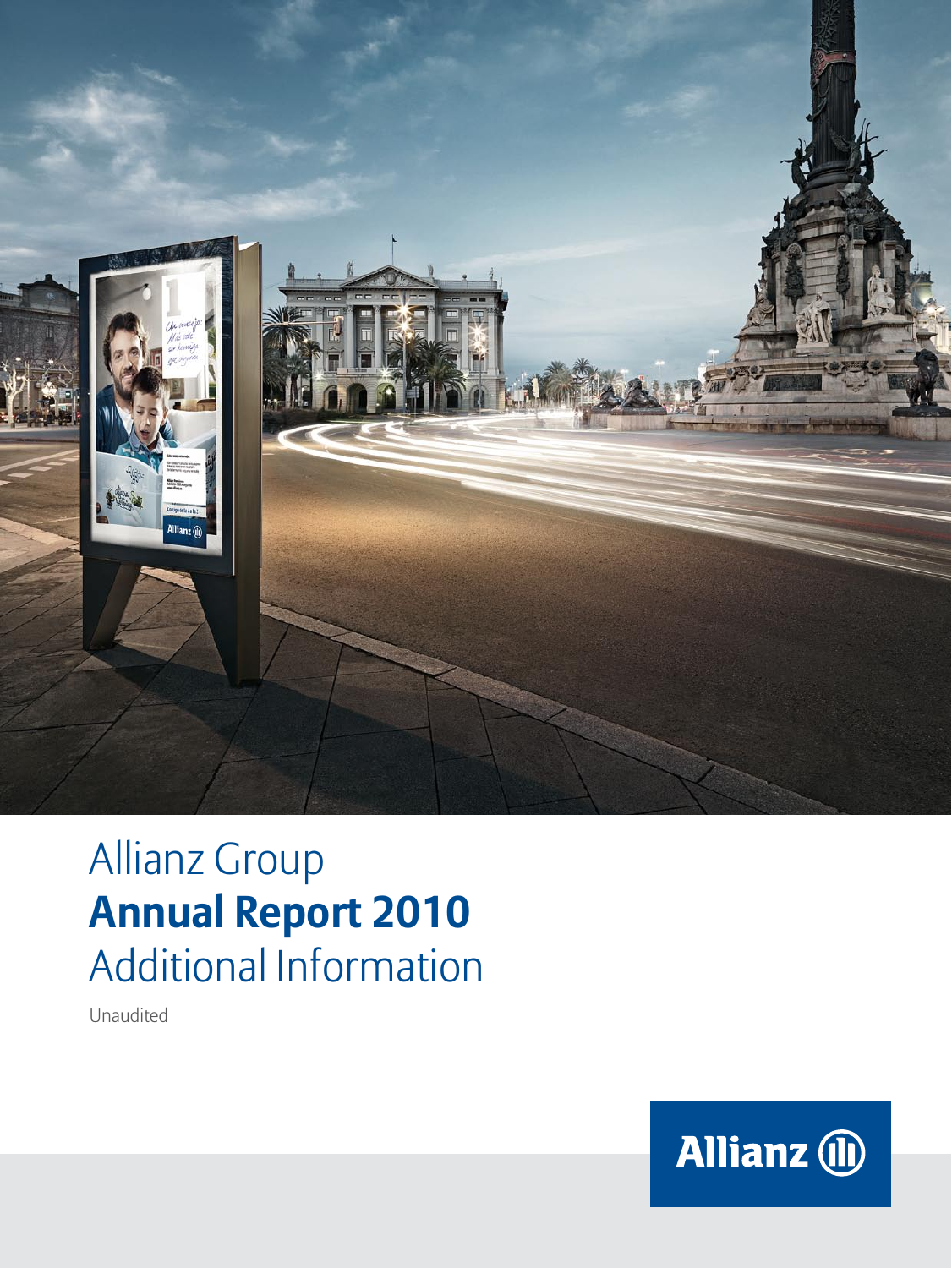## **Content**

- **1 [Business Operations and Markets](#page-2-0)**
- **17 [Our Strategy](#page-18-0)**
- **19 [The Allianz Brand](#page-20-0)**
- **22 [Our Employees](#page-23-0)**
- **[25 Sustainable Development](#page-26-0)**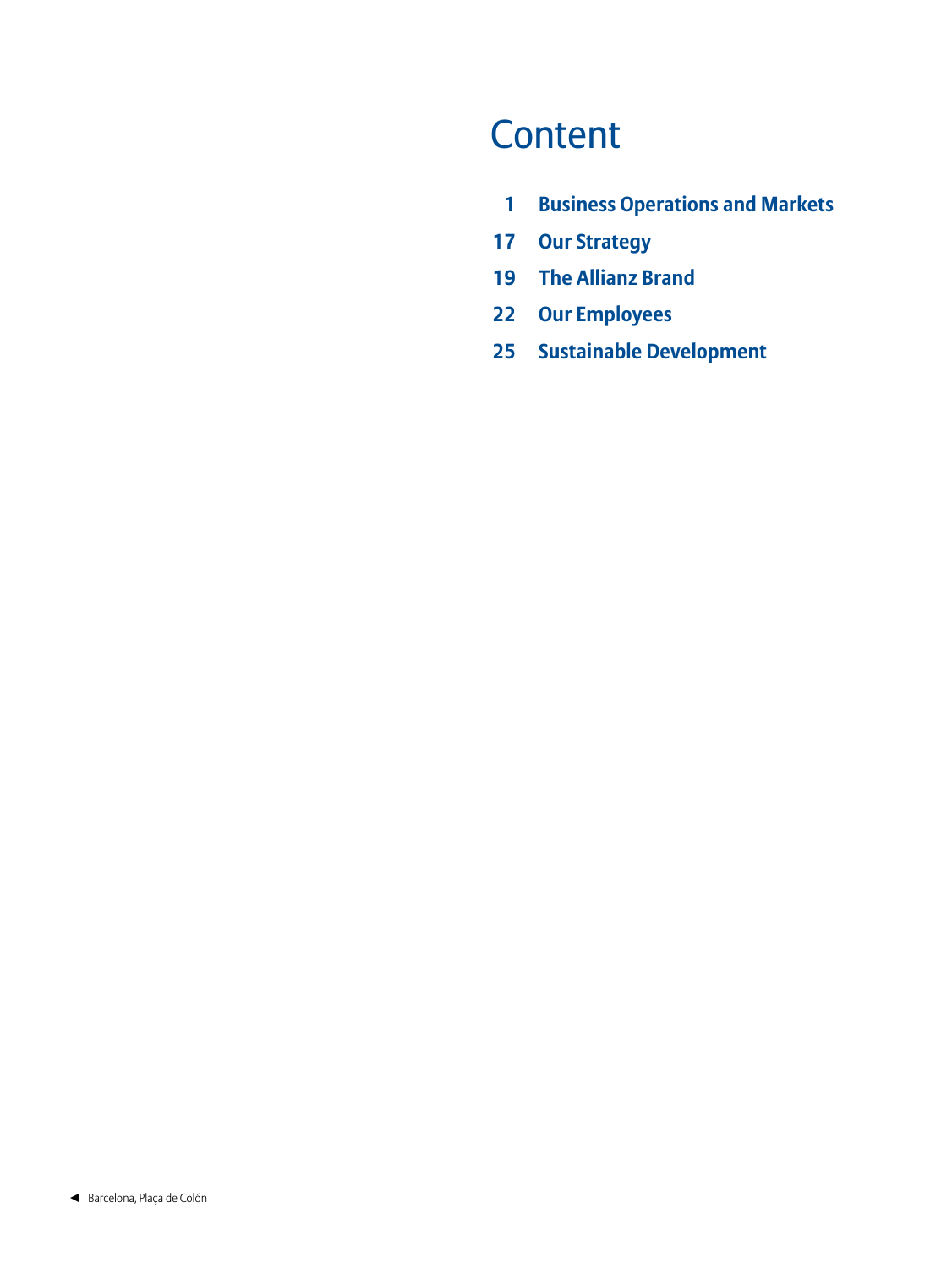## <span id="page-2-0"></span>Business Operations and Markets

Allianz is present in about 70 countries and offers a comprehensive range of insurance and asset management products and services to more than 76 million customers. As a global financial services provider, we are among the top five in 32 markets.

## Business Operations

We serve our customers mainly through three business segments, Property-Casualty insurance, Life/ Health insurance, and Asset Management. In addition we report on Banking and other supplementary activities under the segment Corporate and Other. Our

six business divisions and their board members manage our global and regional business lines and entities, while the other four board members, including the chairman of the Board of Management, control group functions, such as Finance, Controlling and Operations.

#### **Members of the Board of Management and their responsibilities 2010 and 20111**

| Responsibility/Divisions                                          | Board member                                                                                   |  |  |  |  |
|-------------------------------------------------------------------|------------------------------------------------------------------------------------------------|--|--|--|--|
| <b>Functional</b>                                                 |                                                                                                |  |  |  |  |
| Chairman of the Board of Management                               | Michael Diekmann                                                                               |  |  |  |  |
| Finance                                                           | Dr. Paul Achleitner                                                                            |  |  |  |  |
| Controlling, Reporting, Risk                                      | Oliver Bäte                                                                                    |  |  |  |  |
| <b>Business</b>                                                   |                                                                                                |  |  |  |  |
| Insurance Growth Markets                                          | Dr. Werner Zedelius (until December 31, 2010)<br>Manuel Bauer (since January 1, 2011)          |  |  |  |  |
| Global Insurance Lines & Anglo Markets                            | Clement B. Booth                                                                               |  |  |  |  |
| Insurance Europe, South America, Africa                           | Enrico Cucchiani                                                                               |  |  |  |  |
| Asset Management Worldwide                                        | Dr. Joachim Faber                                                                              |  |  |  |  |
| Operations, Assistance Service                                    | Dr. Christof Mascher                                                                           |  |  |  |  |
| Insurance NAFTA Markets                                           | Jay Ralph                                                                                      |  |  |  |  |
| Insurance German Speaking Countries, Human Resources <sup>2</sup> | Dr. Gerhard Rupprecht (until December 31, 2010)<br>Dr. Werner Zedelius (since January 1, 2011) |  |  |  |  |

## Insurance Operations

Our product portfolio includes a wide range of property-casualty and life/health insurance products for both private and corporate customers. We are the leading property-casualty insurer globally and among the top five in the life/health insurance business.

<sup>1</sup> For further information on the remuneration structure, including target setting and performance assessment, please refer to the Remuneration Report of the Annual Report 2010.

<sup>2</sup> As of January 1, 2011, Dr. Werner Zedelius oversees the international HR strategy and all central HR functions.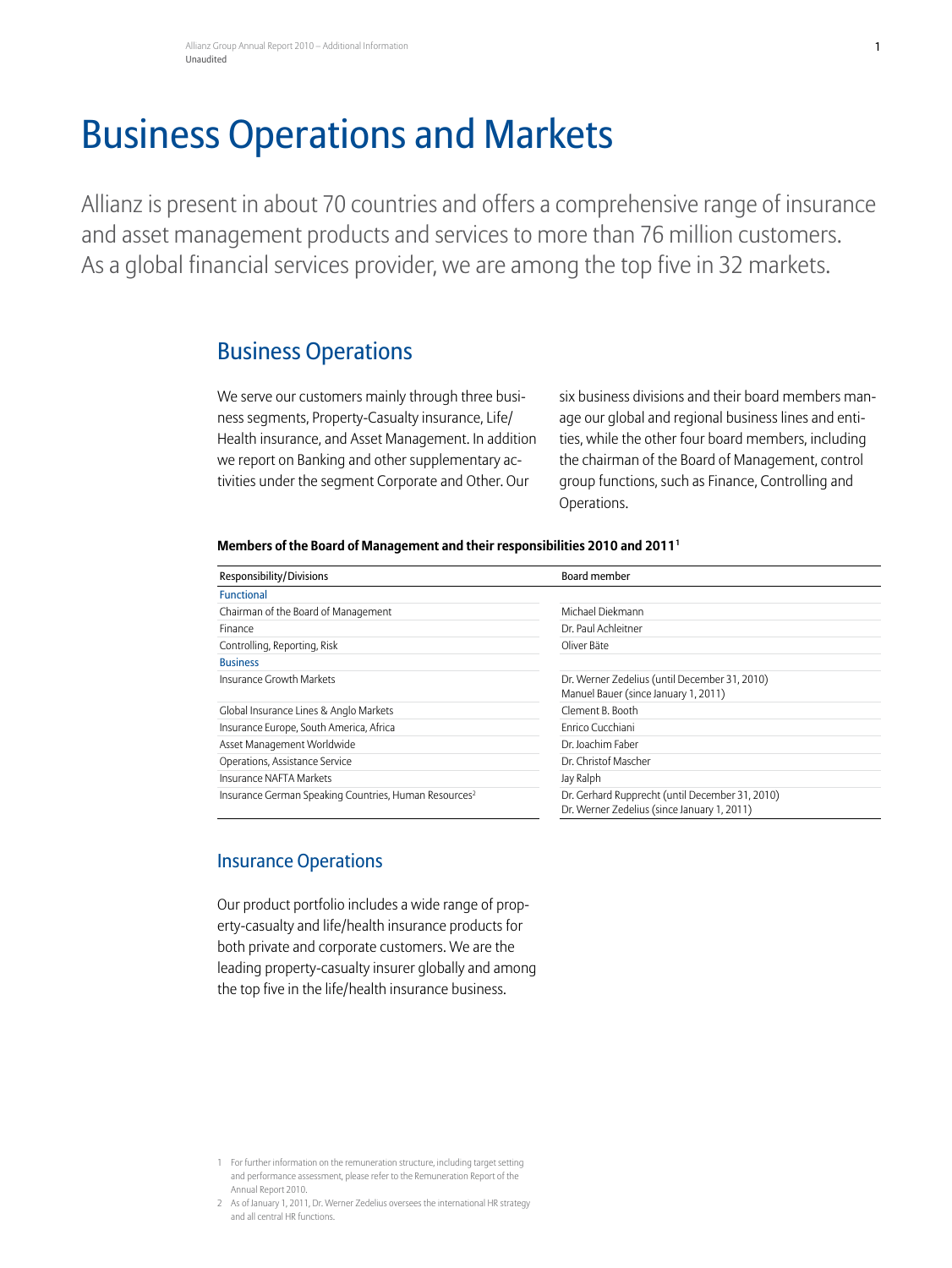Most of our insurance markets are served by local Allianz companies, while selected business lines (Global Corporate Customers, Credit Insurance, Assistance Services, Reinsurance, Worldwide Care, Reinsurance) are run globally.

For further information about our largest insurance markets, please [refer to page 5.](#page-6-0)

#### **Selected product range**

|                   | <b>Property-Casualty</b>                                                                                                                | <b>Life/Health</b>                                                                                                              |
|-------------------|-----------------------------------------------------------------------------------------------------------------------------------------|---------------------------------------------------------------------------------------------------------------------------------|
| Private Clients   | - Motor (liability/<br>own damage)<br>Liability<br>$\qquad \qquad -$<br>- Property<br>- Accident<br>- Travel and assistance             | - Endowment<br>Annuity<br>$-$ Term<br><b>Disability</b><br>Investment-oriented pro-<br>÷<br>ducts<br>- Private health insurance |
| Corporate Clients | Property<br>- Liability<br>- Motor fleets<br>- Directors' and Officers'<br>liability<br>- Credit<br>- Marine, aviation and<br>transport | Group life products<br>Pension products for<br>employees                                                                        |

We serve a comprehensive range of retail and institutional asset management clients. Our institutional customers include corporate and public pension funds, insurance and other financial services companies, governments and charities as well as financial advisors. Our retail asset management business is primarily conducted under the brand name Allianz Global Investors (AGI) through our operating companies worldwide. In our institutional asset management business, AGI operates under the brand names of our investment management entities (PIMCO, RCM, AGI Capital).

AGI managed  $\epsilon$  1.1 trillion of third-party assets as of December 31, 2010, both from retail and institutional clients. AGI's share represented 98.4% (2009: 97.4%) of our total third-party assets on a worldwide basis. AGI operates on a global basis with investment and distribution capacities in all major markets with particular strongholds in the United States, Germany, France, Italy, United Kingdom and in the Asia-Pacific region. We are also represented in China by participating in our joint venture Guotai Allianz Finance Management. In India, we are represented by Bajaj Allianz Global Investors, a joint venture with Bajaj.

#### S**elected product range**

|                                         | <b>Equity</b>                                                                                                | <b>Fixed-Income</b>                                                                                                                                                        |
|-----------------------------------------|--------------------------------------------------------------------------------------------------------------|----------------------------------------------------------------------------------------------------------------------------------------------------------------------------|
| <b>Retail and institutional clients</b> | - Systematic<br>- Sector funds<br>Country funds<br><b>Stocks plus</b>                                        | - Money market<br>$-$ Low duration<br>- Real return<br>$-$ Global<br>- Investment grade<br>Diversified income<br>- High yield<br>- Emerging markets<br>- Convertible bonds |
|                                         | <b>Alternatives</b>                                                                                          | <b>Solutions</b>                                                                                                                                                           |
|                                         | Hedge fund of funds<br><b>Commodity funds</b><br>Certificate funds<br>$-$ Real estate<br>Structured products | - Life-cycle concepts<br>- Multi-asset solution<br>- Variable-annuity products<br>- Asset/Liability management<br>Risk management concepts                                 |

## Asset Management

We are one of the largest active asset managers in the world. Total assets managed by our Asset Management operations as of December 31, 2010 amounted to more than € 1,500 billion. Our business activities in this segment consist of asset management products and services both for third-party investors and for the Allianz Group's insurance operations.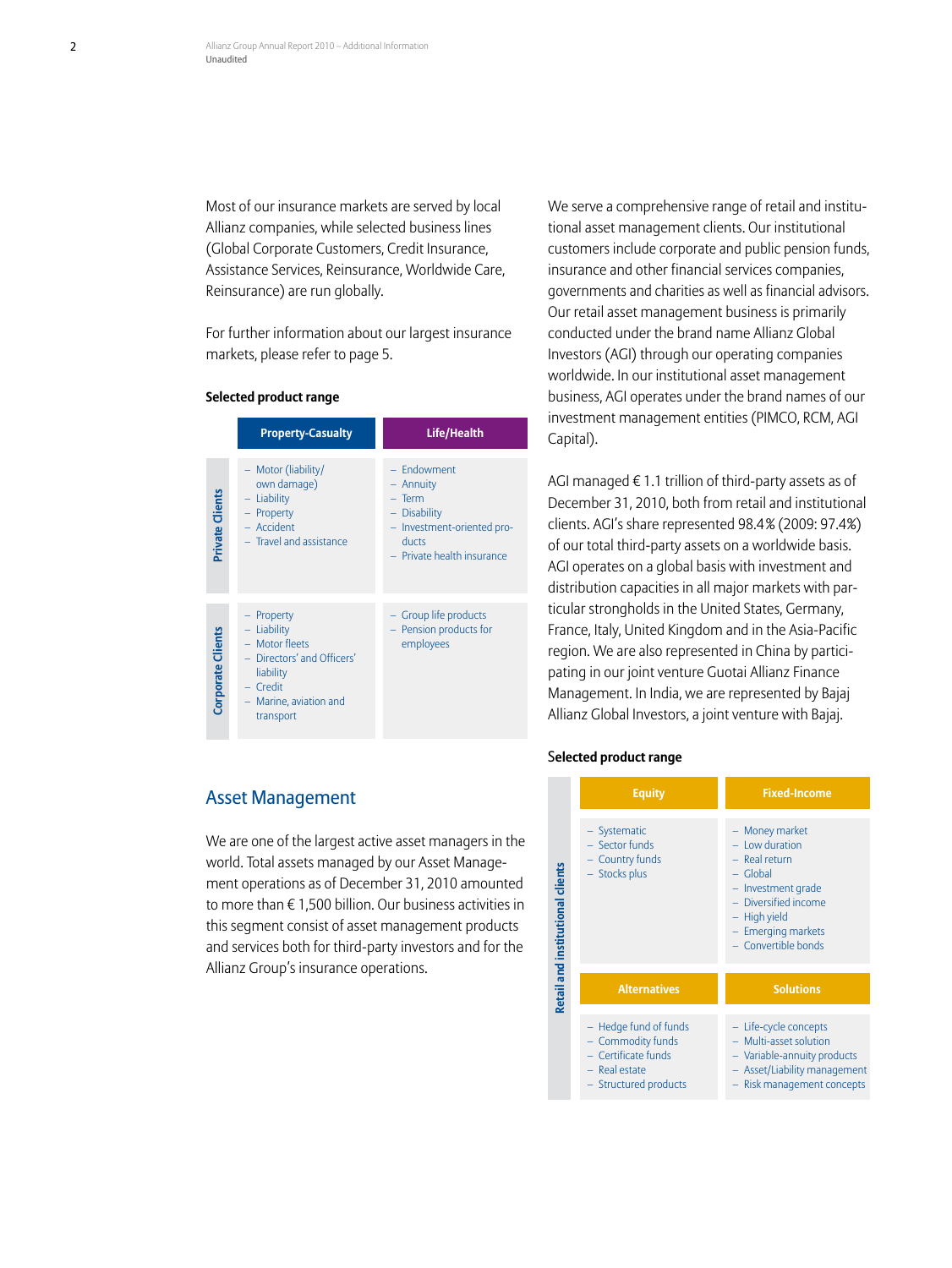#### Corporate and Other

The following four functional divisions are part of the Corporate and Other segment: the Chairman's division, the Controlling/Reporting/Risk division, the Finance division and the Chief Operating Officer's division. The Corporate and Other segment's activities include the management and support of Allianz Group's businesses through its strategy, risk, corporate finance, treasury, financial control, communication, legal, human resources and technology functions, as well as Banking and Alter native Investments.

#### **Banking Operations**

Our banking operations support our insurance business and complement our product offerings in Germany, Italy, France and Central and Eastern Europe. In the Banking business we focus on our core market Germany under the brand name Allianz Bank. Allianz Banking Germany is a division of Allianz Deutschland AG and contains Olden burgische Landesbank AG and the banking customers originally introduced to Dresdner Bank through the tied agents network. Oldenburgische Landesbank is Allianz's main banking product and service provider in Germany. While retail clients are the main focus, the bank offers a wide range of products for corporate and retail clients alike. In addition to our banking activities, the distribution of banking products through our German insurance agents' network is important. The number of Allianz Bank branches and certified agencies, offering integrated financial services and products, increased from 130 to 694. Additional agencies are planned to be certified in 2011. Due to their limited size, banking operations are reported as part of the Corporate and Other segment.

In our ongoing portfolio management, we reviewed our banking operations in Hungary and Poland and decided to sell Allianz Bank Zrt., Budapest (completed in 2010), and Allianz Bank Polska SA (expected in 2011).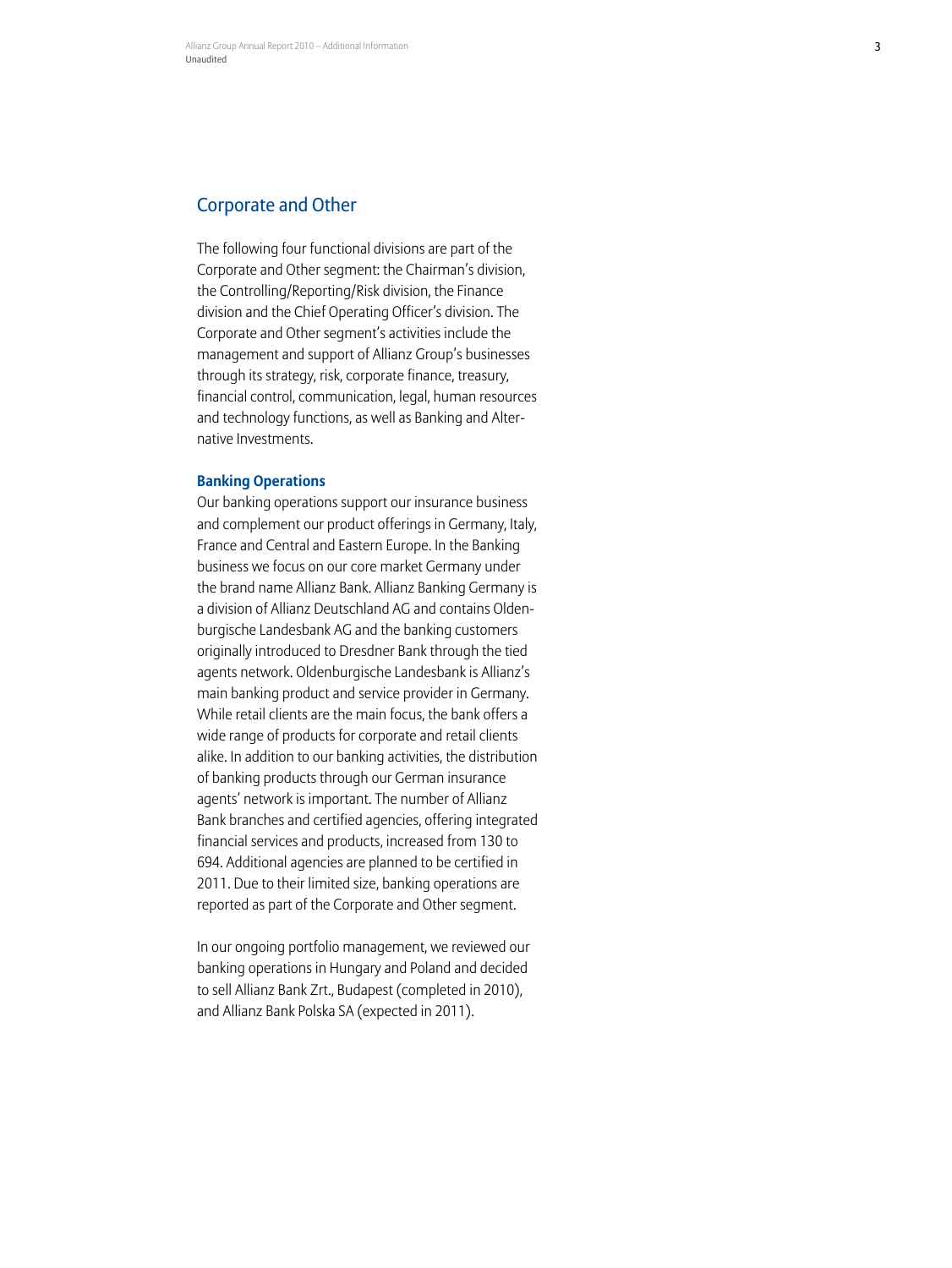## Worldwide Presence and Business Divisions



#### Insurance German Speaking Countries

|               | $\bullet$ $\bullet$ $\bullet$ $\bullet$ | $\blacksquare$ | Germany     |
|---------------|-----------------------------------------|----------------|-------------|
|               | $\bullet$ 1. $\bullet$ 1.               |                | Switzerland |
| $\bullet$ 11. | I O III.                                |                | Austria     |

#### Insurance Europe, South America, Africa

| Ш.                       | Ш.             |   | Italy          |
|--------------------------|----------------|---|----------------|
| Ш.                       | IV.            |   | Spain          |
| Ш.                       | $\bullet$ III. |   | Portugal       |
| Ш.                       | Ш.             |   | Greece         |
| Ш.                       | $\blacksquare$ |   | Turkey         |
| Ш.                       | $\Box$         | ٠ | France         |
| III.                     | $\Box$         |   | Belgium        |
| Ш.                       | $\mathbf{H}$ . |   | Netherlands    |
| IV.                      | IV.            |   | Luxembourg     |
| South America            |                |   |                |
| $\bullet$ IV.            |                |   | Argentina      |
| Ш.                       | Ш.             |   | Brazil         |
| Ш.                       | Ш.<br>▲        |   | Colombia       |
| Africa                   |                |   |                |
| Ш.                       |                |   | <b>Benin</b>   |
| Ш.                       | Ш.<br>●        |   | Burkina Faso   |
| Ш.                       | $\perp$<br>▲   |   | Cameroon       |
| Ш.                       |                |   | Central Africa |
| $\overline{\phantom{0}}$ |                |   | Ghana          |
| Ш.                       | Ш.             |   | Ivory Coast    |
| Ш.                       |                |   | Madagascar     |
| Ш.                       |                |   | Mali           |
| Ī.                       | II.            |   | Senegal        |
| Ш.                       |                |   | Togo           |
|                          |                |   |                |

#### Insurance NAFTA Markets

#### ■ IV. ● III. United States<br>● IV. ● IV. Mexico  $\bullet$  IV. Mexico

#### Global Insurance Lines & Anglo Markets

| III. |               | United Kingdom                         |  |
|------|---------------|----------------------------------------|--|
| Ш.   | $\bullet$ IV. | Australia                              |  |
| Ш.   |               | Ireland                                |  |
| Ш.   |               | Allianz Global Corporate and Specialty |  |
|      |               | Credit Insurance                       |  |
|      |               | Reinsurance                            |  |
|      |               | Allianz Worldwide Care                 |  |

#### Insurance Growth Markets

| Asia |                            |   |                          |           |                |
|------|----------------------------|---|--------------------------|-----------|----------------|
| ▲    | $\perp$                    |   |                          |           | Brunei         |
|      | $\bullet$ IV.              |   | $\bullet$ IV.            |           | China          |
|      | $\mathbb{N}$               |   |                          |           | Hong Kong      |
|      | Ш.                         |   | $\mathbb{L}$             |           | India          |
|      | Ш.                         |   | $\mathbf{II}$ .          |           | Indonesia      |
|      | IV.                        |   | IV.                      |           | Japan          |
|      | $\mathbf{L}$               |   | Ī.                       |           | Laos           |
|      | $\mathbf{L}$               |   | $\mathbf{H}$ .           |           | Malaysia       |
|      |                            |   | $\overline{\phantom{0}}$ |           | Pakistan       |
|      | IV.                        |   |                          |           | Singapore      |
|      |                            |   | Ш.                       |           | South Korea    |
|      | Ш.                         |   | Ш.                       |           | Sri Lanka      |
|      |                            |   | Ш.                       |           | Taiwan         |
|      | $\blacksquare$             |   | Ш.                       |           | Thailand       |
|      | Central and Eastern Europe |   |                          |           |                |
|      | Ш.                         |   | L                        | ٠         | Bulgaria       |
|      | II.                        | ۰ | L                        |           | Croatia        |
|      | Ш.                         |   | Ш.                       |           | Czech Republic |
|      | $\mathbf{L}$               |   | Ш.                       | $\bullet$ | Hungary        |
|      | II.                        |   |                          |           | Kazakhstan     |
|      | Ш.                         |   | Ш.                       | $\bullet$ | Poland         |
|      | II.                        |   | Ш.                       |           | Romania        |
|      | Ш.                         |   | Ш.                       |           | Russia         |
|      | L                          |   | Ι.                       |           | Slovakia       |
|      | IV.                        |   |                          |           | Ukraine        |
|      |                            |   |                          |           |                |

#### Insurance Growth Markets

|               | Middle Fast and North Africa |                |  |
|---------------|------------------------------|----------------|--|
| $\bullet$ IV. | <b>. .</b> .                 | <b>Bahrain</b> |  |
| III.          | $\bullet$ 1.                 | Eqypt          |  |
| $\bullet$ 11. | $\bullet$ 11.                | Lebanon        |  |
|               |                              | Oatar          |  |
| Ш.            | - 111.                       | Saudi Arabia   |  |

#### Asset Management

| America                              |                      |
|--------------------------------------|----------------------|
| $\bullet$                            | <b>United States</b> |
|                                      | Canada               |
| <b>Europe/Middle East</b>            |                      |
| $\bullet$                            | Germany              |
| $\bullet$<br>٠                       | France               |
| $\bullet$                            | Italy                |
| $\bullet$                            | Portugal             |
| ۰                                    | Spain                |
| $\bullet$                            | Switzerland          |
| $\bullet$                            | Austria              |
| $\frac{1}{100}$<br>$\bullet$         | <b>Netherlands</b>   |
| $\qquad \qquad \Box$                 | LIK                  |
| $\bullet$                            | <b>Nordics</b>       |
| $\bullet$                            | Middle Fast          |
| Asia-Pacific                         |                      |
| $\bullet$                            | Japan                |
| $\bullet$<br>$\bullet$               | Hong Kong            |
| $\bullet$<br>$\color{black} \bullet$ | Taiwan               |
| $\bullet$<br>$\bullet$               | Singapore            |
| $\bullet$<br>$\bullet$               | South Korea          |
| $\bullet$<br>$\bullet$               | China                |
| $\bullet$                            | India                |
| $\bullet$<br>e                       | Australia            |

Property-Casualty  $\qquad \qquad$  Life/Health  $\qquad \qquad$  Banking  $\qquad \qquad$  Retail Asset Management  $\qquad \qquad$  Institutional Asset Management Insurance market position by gross premiums written: <sup>1</sup> I. Position 1 II. Position 2 to 5 III. Position 6 to 10 IV. not in the top 10

#### Travel Insurance and Assistance Service

Via Mondial Assistance Group, we are the worldwide leader of travel insurance and assistance services, based on revenue<sup>1</sup>. Mondial Assistance is one of our fast growing entities, entering new markets and successfully developing highly sophisticated new products. Some services provided by Mondial are sold with our insurance products, thus enriching our global portfolio.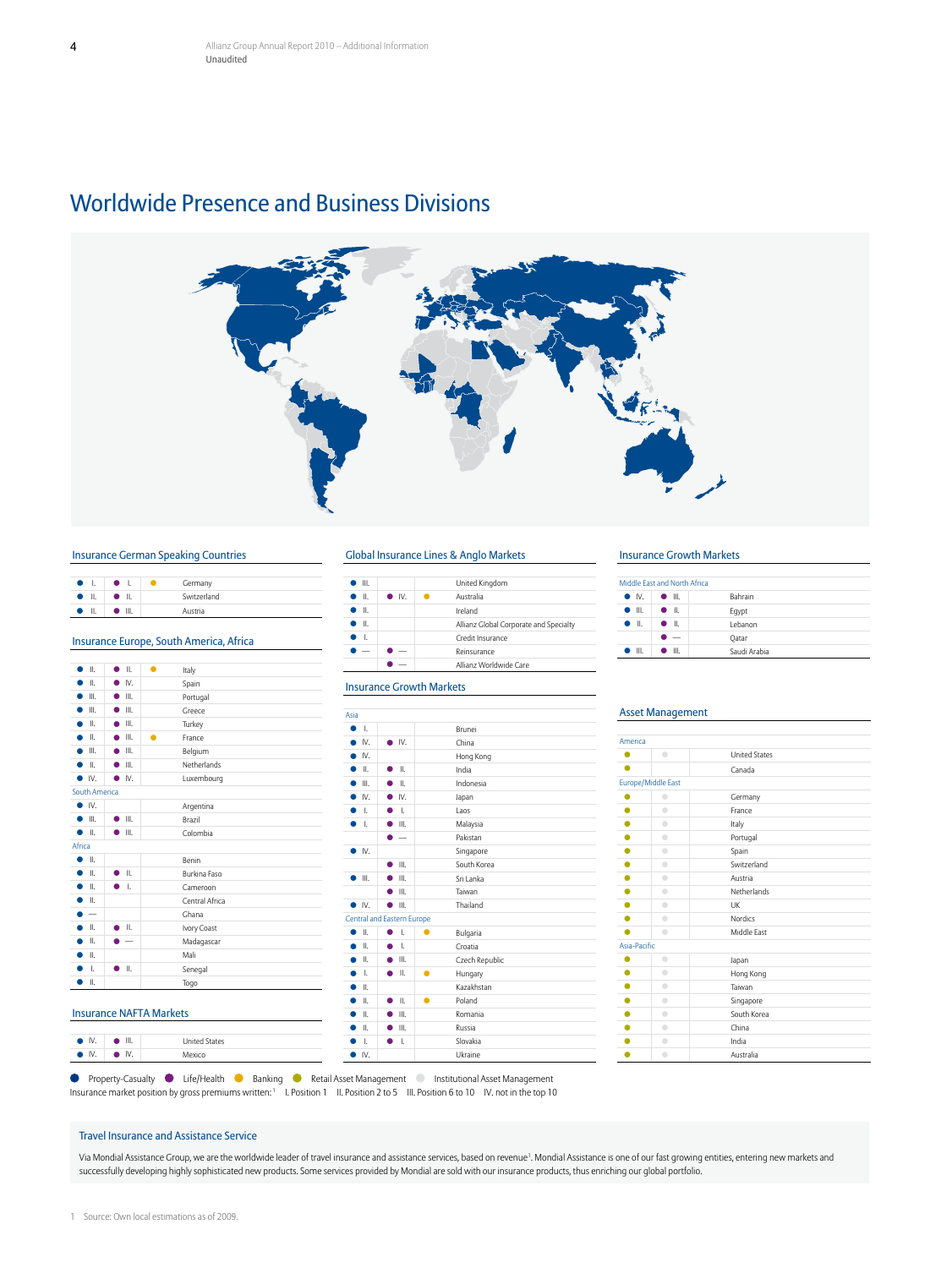## <span id="page-6-0"></span>Our Largest Insurance Markets

The following sections give an overview of our business operations in our largest insurance markets by business divisions.

## Insurance German Speaking Countries

| Selected<br>markets | traditional/non-traditional<br>motor/non-motor as %<br>as % of total life statutory<br>of total property-casualty<br>premiums <sup>1</sup><br>gross premiums |     |     | Statutory<br>gross<br>premiums<br>written | Operating<br>profit | Number of<br>customers $2$<br>(mn) | Proprietary<br>networks <sup>3</sup><br>(thou) | Number of<br>brokers<br>(thou) | Number of<br>employees<br>(thou) |      |      |      |
|---------------------|--------------------------------------------------------------------------------------------------------------------------------------------------------------|-----|-----|-------------------------------------------|---------------------|------------------------------------|------------------------------------------------|--------------------------------|----------------------------------|------|------|------|
| Germany             | ٠.                                                                                                                                                           | 35% | 65% | ш.                                        |                     | 79% 21%                            | € 28.183 mn                                    | € 1.771 mn                     | 19.3                             | 15.2 | 10.4 | 28.3 |
| Switzerland         | H.                                                                                                                                                           | 49% | 51% | $\mathsf{II}$ .                           | 39%                 | 61%                                | € 2.891 mn                                     | € 229 mn                       | 1.0                              | 1.0  | 0.7  | 2.0  |
| Austria             | ΙΙ.                                                                                                                                                          | 44% | 56% | lIII.                                     |                     | 80%20%                             | € 1.288 mn                                     | €99 mn                         | 1.1                              | 1.4  | 0.8  | 2.9  |

● Property-Casualty ● Life/Health

Market position by gross premiums written:<sup>4</sup> I. Position 1 II. Position 2 to 5 III. Position 6 to 10 IV. not in the top 10

#### **Germany**

We serve our customers in Germany a full range of insurance and financial services through Allianz Deutschland AG. Products are provided by Allianz Versicherungs-AG (Allianz Sach), Allianz Lebensversicherungs-AG (Allianz Leben) and Allianz Private Krankenversicherungs-AG (Allianz Private Kranken). Since 2009 Allianz in Germany (including Oldenburgische Landesbank AG and Allianz Bank) offers a variety of banking products. Our products are distributed mainly through a network of full-time tied agents. Since September 2010 all Commerzbank branches sell Allianz products, which will increase the importance of the banking distribution channel. The Allianz Beratungs- und Vertriebs-AG serves as our distribution company.

As the market leader in the German property-casualty market, we offer a wide variety of insurance products for private and commercial clients. Germany is a rather mature market for property-casualty business, with a high degree of competition. In 2010, the motor business was affected by our portfolio cleaning in fleets

1 We define IFRS-premiums as "traditional" and deposits from insurance and investment contracts as "non-traditional". This also applies to the following pages.

and fewer car pools in commercial lines. In addition, we experienced strong price competition in the nonmotor commercial business.

For life insurance, we are active in the private and commercial markets and offer a comprehensive range of life insurance and related products. The main classes of coverage offered include annuity, endowment and term insurance. In our commercial lines, we offer group life insurance and provide companies with services and solutions in connection with pension arrangements and defined contribution plans. In 2010, we successfully increased our market share for traditional life products with individual and group contracts. Through our selective sales approach we lost some market share for short term capitalization products.

Through Allianz Private Kranken, we provide a wide range of health insurance products, including full private health care coverage, supplementary health and care insurance as well as foreign travel medical insurance. For our health insurance business with its two basic products - full health care coverage and supplementary insurance - conditions of health care

<sup>2</sup> Customer figures are not directly comparable to financial figures. Country specifics are also excluded (e.g. Microinsurance Clients, Pension Funds Clients and Pet Plan Clients). This also applies to the following pages.

<sup>3</sup> Including agents and financial advisors. This also applies to the following pages.

<sup>4</sup> Source: Own local estimations as of 2009. This also applies to the following pages.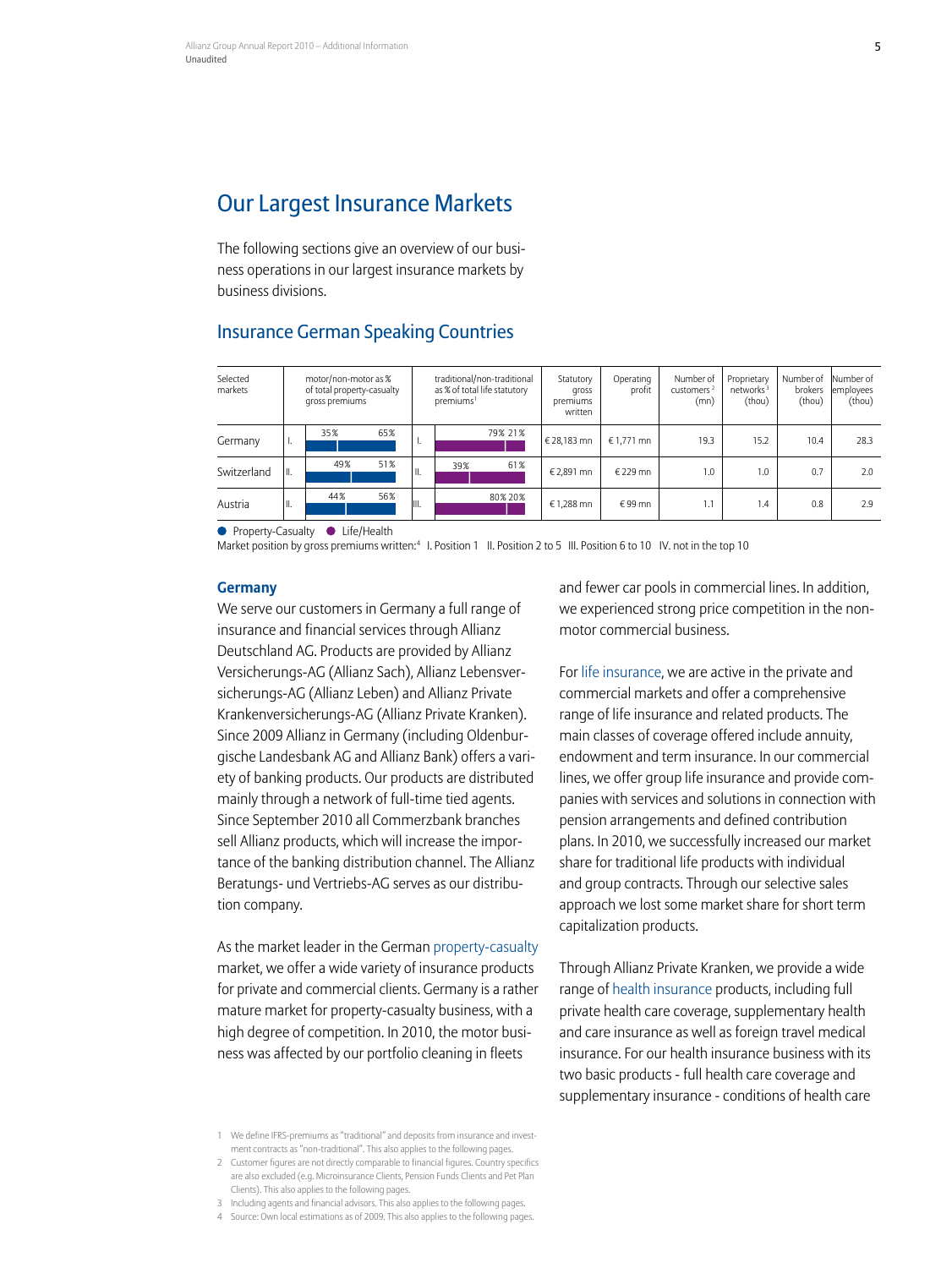policy have improved recently (e.g. the waiting period, necessary for the changeover from public state health insurance to private health insurance, has been reduced from 3 years to 1 year again, effective from 1 January 2011). We expect the demand for both products to grow. Through the strategic cooperation of Allianz Private Krankenversicherungs-AG with the KKH-Allianz we can offer a comprehensive sales channel for supplementary products.

We expect the property-casualty market to remain challenging but with a slight increase in premiums especially in motor. Nevertheless, our key challenge is to maintain profitability by enforcing a strong underwriting discipline as well as effective claims management. We will furthermore extend our cooperation with the automobile industry and increase our position in the direct market under the brand of AllSecur. For our life business, we anticipate growth opportunities as we see an increasing demand for private retirement products and retirement provisioning in general. In order to further strengthen our position in the German market, we continue to develop our customer-focused organization and aim to provide our clients with more integrated products from all our segments for every stage of their lives.

#### **Austria**

Our Austrian companies Allianz Elementar Versicherungs-AG and Allianz Elementar Lebensversicherungs-AG, offer a broad range of property-casualty and life/health products to individual and group customers primarily through salaried sales forces, tied agents and brokers.

The Austrian property-casualty market is very competitive, especially in the motor segment. In 2010 Allianz Austria maintained both its premium level of 2009 and the good level of profitability, despite strong price pressure in motor and a marginal indexation of in force business caused by low inflation.

In Austria, we offer traditional life/health insurance contracts, government subsidized products as well as unit-linked and investment-oriented products. In 2010 the Austrian life market was driven by single premium business in the bank assurance channel.

As Allianz Austria does not offer products via the bank assurance channel we could not fully participate in this trend and therefore faced a decline in premiums. Nevertheless, Allianz Austria remains in a good competitive position in both traditional and corporate business. In recent years, Allianz Austria has outperformed the market in terms of profitability.

Over the next few years, we expect a slight improvement in the market prices in motor. In the short term, we will focus on maintaining our good levels of profitability and on benefiting from our excellent technical know-how. Allianz Austria will continue to put profitability first and we believe that there is good potential for mid-term growth in the Austrian market, once financial market conditions further improve.

#### **Switzerland**

We serve the Swiss property-casualty market through Allianz Suisse Versicherungs-Gesellschaft AG, CAP Rechtsschutz AG and Quality 1. The subsidiaries Alba Allgemeine Versicherungs-Gesellschaft AG, Phenix Versicherungsgesellschaft AG and Phenix Lebensversicherungsgesellschaft AG were sold to the Helvetia Group in 2010.

The biggest and most important line of business in property-casualty is motor with a market share based on turnover of approximately 16%.<sup>1</sup> Besides motor, our broad product range for private and commercial customers includes property, liability, accident and health solutions. In 2010, strong price pressure, especially in motor, and a competitive environment had an impact on the property-casualty market. Significant growth was achieved in the areas of corporate insurance and accident insurance. With the implementation of the "FIT for the future" program in 2009 – our cost reduction, re-organization and customer focus initiative in Switzerland – we have sought to improve our customer focused approach and introduced a new cost-efficient structure which complies with the Group's target operating model.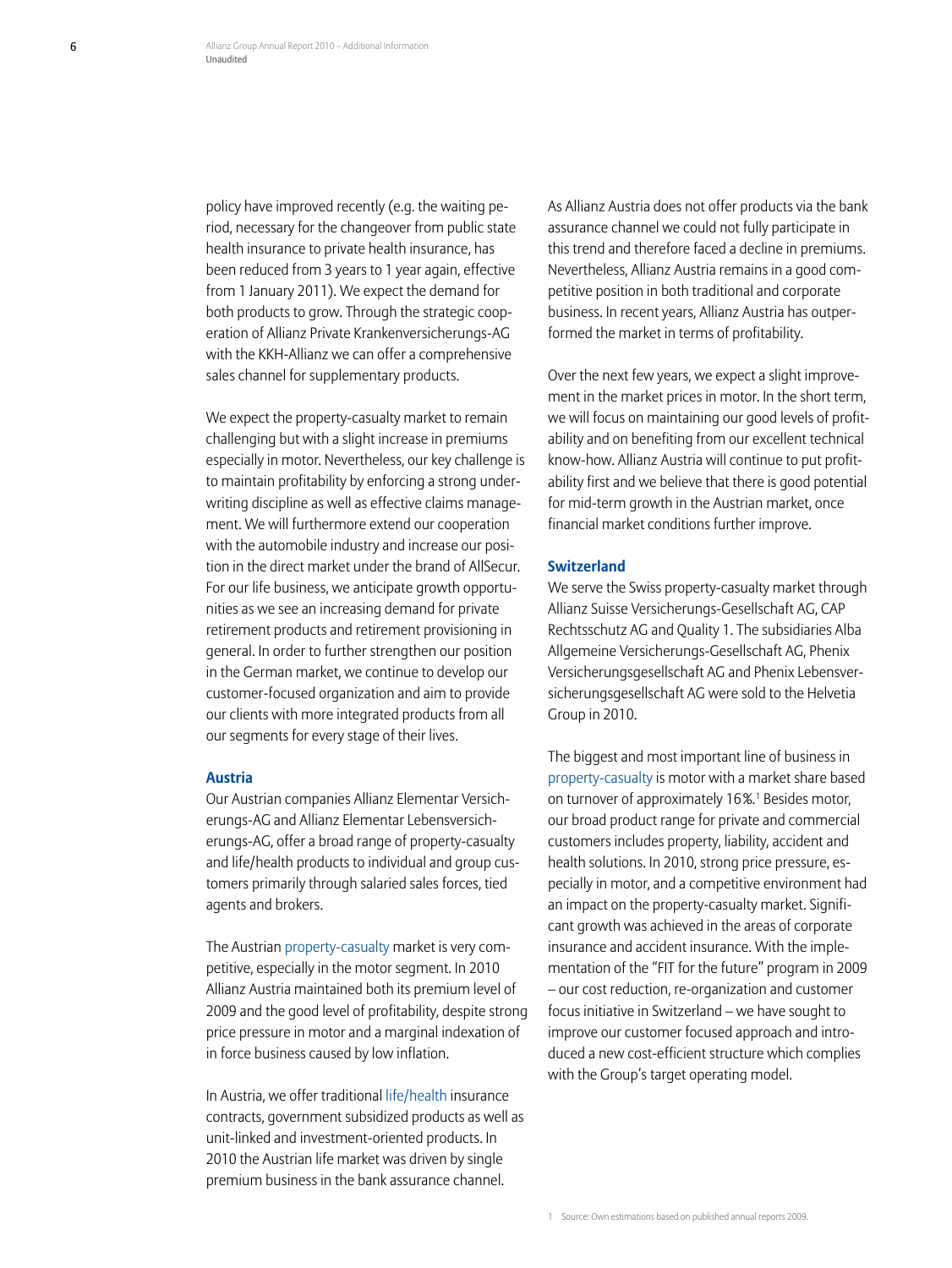We offer a wide range of individual and group life insurance products, including retirement, death and disability products through Allianz Suisse Lebensversicherungs-Gesellschaft AG. The sale of unit-linked products still suffered from the effects of the financial crisis and we observed a shift in the market in favor of traditional products with minimum guarantees. 2010 has been dominated by growth in group life business, which was above the market average. On the other hand, due to the low interest rate environment, Allianz Suisse limited the underwriting of traditional single life business resulting in a decline in business

volume. Given an increasing need for financial precaution, the high levels of disposable income, and per capita wealth in Switzerland, we believe that the Swiss market offers further potential for growth in our retirement and investment products.

Allianz Suisse will further leverage the FIT program in 2011. We expect to reap the benefits from 2011 onwards, which will help us overcome strong competition and price pressure. We believe that our strong customer focus and service standards, as well as our favorable cost position are the basis for our success in the coming years.

### Insurance Europe, South America, Africa

| Selected<br>markets | motor/non-motor as %<br>of total property-casualty<br>gross premiums |     |     | traditional/non-traditional<br>as % of total life statutory<br>premiums |     |     | Statutory<br>gross<br>premiums<br>written | Operating<br>profit | Number of<br>customers<br>(mn) | Proprietary<br>networks<br>(thou) | lNumber of<br>brokers<br>(thou) | Number of<br>employees<br>(thou) |
|---------------------|----------------------------------------------------------------------|-----|-----|-------------------------------------------------------------------------|-----|-----|-------------------------------------------|---------------------|--------------------------------|-----------------------------------|---------------------------------|----------------------------------|
| Italy               | н.                                                                   | 62% | 38% | ΙΙ.                                                                     | 7%  | 93% | € 12.827 mn                               | € 662 mn            | 5.9                            | 18.8                              | 0.5                             | 5.5                              |
| Spain               | н.                                                                   | 66% | 34% | IV.                                                                     | 42% | 58% | € 2.937 mn                                | €395 mn             | 3.4                            | 7.1                               | 4.3                             | 2.4                              |
| France              | Ш.                                                                   | 43% | 57% | III.                                                                    | 42% | 58% | € 11,314 mn                               | € 613 mn            | 5.1                            | 5.6                               | 1.2                             | 12.1                             |
| <b>Netherlands</b>  | H.                                                                   | 60% | 40% | III.                                                                    | 45% | 55% | € 1.225 mn                                | € 102 mn            | 1.5                            |                                   | 5.1                             | 1.3                              |

● Property-Casualty ● Life/Health

Market position by gross premiums written: I. Position 1 II. Position 2 to 5 III. Position 6 to 10 IV. not in the top 10

#### **Italy**

We serve the Italian market primarily through Allianz S.p.A., which is our company mainly dedicated to the agent and broker channels. We also distribute our products through Genialloyd (a leading company in direct business), Allianz Bank, with its associated Financial Advisors network (one of the top 5 in the market<sup>1</sup>) and the bancassurance channel (Unicredit as main partner).

In property-casualty, our most important line of business is motor. We also have a strong presence in fire, personal accident and general liability insurance. After several years of significant deterioration in technical profitability resulting from the implementation of the Bersani law, in 2010, the pricing trend seems to have finally reverted. At the same time, trading conditions in non-motor remained very difficult. Moreover,

legal changes such as the introduction of Milan indemnity tables have significantly increased the cost of claims.

Allianz Italy continued to priviledge profitability over growth, leveraging its efficiency advantage, superior technical know-how, strict underwriting and its strong distribution networks. Particularly notable in this difficult environment was the growth of more than 22% in direct (Genialloyd), coupled with a combined ratio of 86%.

After a particularly strong growth in 2009, the Italian life market has shown good progress, also in 2010, especially during the first half of the year. In the second half of 2010, demand shifted from traditional to unit-linked products, thanks to the positive development of financial markets. Allianz Italy performed well across its entire distribution network.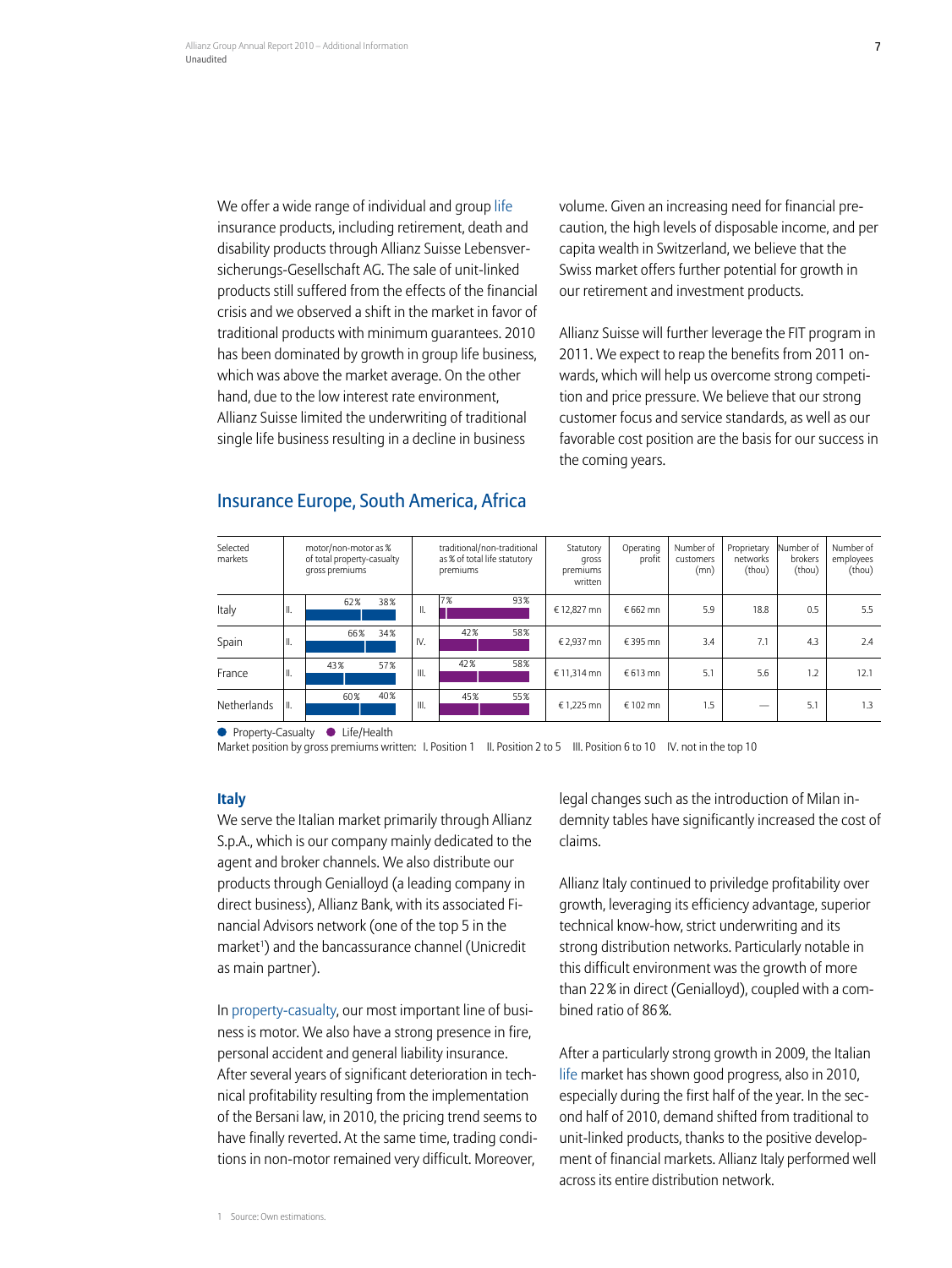Overall, while the trend toward acceptable market profitability is likely to continue, we expect the Italian insurance market to remain very challenging. However, we also expect to benefit from our technical know-how, IT-infrastructure and strong brand. We continue to focus on first class customer service, efficiency enhancement and adherence to profitable underwriting in property-casualty. In life/health as well as in property-casualty, we will seek to deliver further product innovations to our customers.

#### **Spain and Portugal**

Allianz in Spain serves the property-casualty market through the operating entities Allianz Compañía de Seguros y Reaseguros S.A. and Fénix Directo S.A. Life products are provided through Allianz Compañia de Seguros y Reaseguros S.A. and Eurovida, our joint venture with Banco Popular. Our Portuguese company is Allianz Companhia de Seguros.

Besides motor, which is our largest line of business, we offer products for property and liability protection and life/health coverage in both Spain and Portugal. In Portugal, we also offer workers compensation.

We distribute our products through over around 11,400 agents and brokers in Spain, and over 3,600 in Portugal. In both countries, we maintain strong bancassurance partnerships, cooperating with Banco Popular in Spain and with BPI in Portugal.

In 2010, the economies of Spain and Portugal were severely affected by the global crisis. The propertycasualty markets stagnated in both countries, also driven by the expiration of the public incentives for car sales in 2010. In this situation, we clearly outperformed the Spanish and Portuguese markets in terms of growth (premiums and customers) and profitability. The life market grew in Portugal while it shrank in Spain. In both countries, our life operations developed favorably, particularly in traditional lines.

We expect, that the Iberian region will recover more slowly than other E.U. member states from the economic crisis. Unemployment remains at very high

levels, particularly in Spain. And yet, we remain confident that our efficient operating platform and strong distribution capabilities in Spain and Portugal will enable Allianz to outperform the market.

#### **France**

We serve the French market through Allianz France, a major market participant in insurance and financial services. We offer a broad range of property-casualty and life/health products for individuals and corporate customers alike, including property, injury and liability insurance as well as short-term investment and savings products. Our sales force of over 2,000 agents, 2,500 life consultants, 350 health consultants, over 1,200 brokers, over 500 independent financial advisors and many partnerships serve over 5 million customers.

In addition to the traditional sales channels, we distribute our products via the direct sales channel AllSecur. In 2010, we bridged these channels by launching our eAllianz platform which offers our customers and sales force a free and flexible choice over their preferred channel.

The French property-casualty market has seen limited growth in recent years and was significantly affected by natural catastrophes in 2010, as in 2009. In this competitive segment, we continue to focus on increasing efficiency by optimizing processes and the structure of the company. We continue to implement actions within the four levers of our strategic plan in France: financial & technical performance, profitable growth, operational excellence and performance culture.

We consider the French life and health business to be a growth area. In the highly competitive life market, we respond to the needs of our demanding customer base with an attractive range of traditional and unitlinked products in both group and individual business. Product innovations allow us to continue to provide attractive products to our customers, even in the current low interest rate environment. As with propertycasualty, we focus on operating profitability.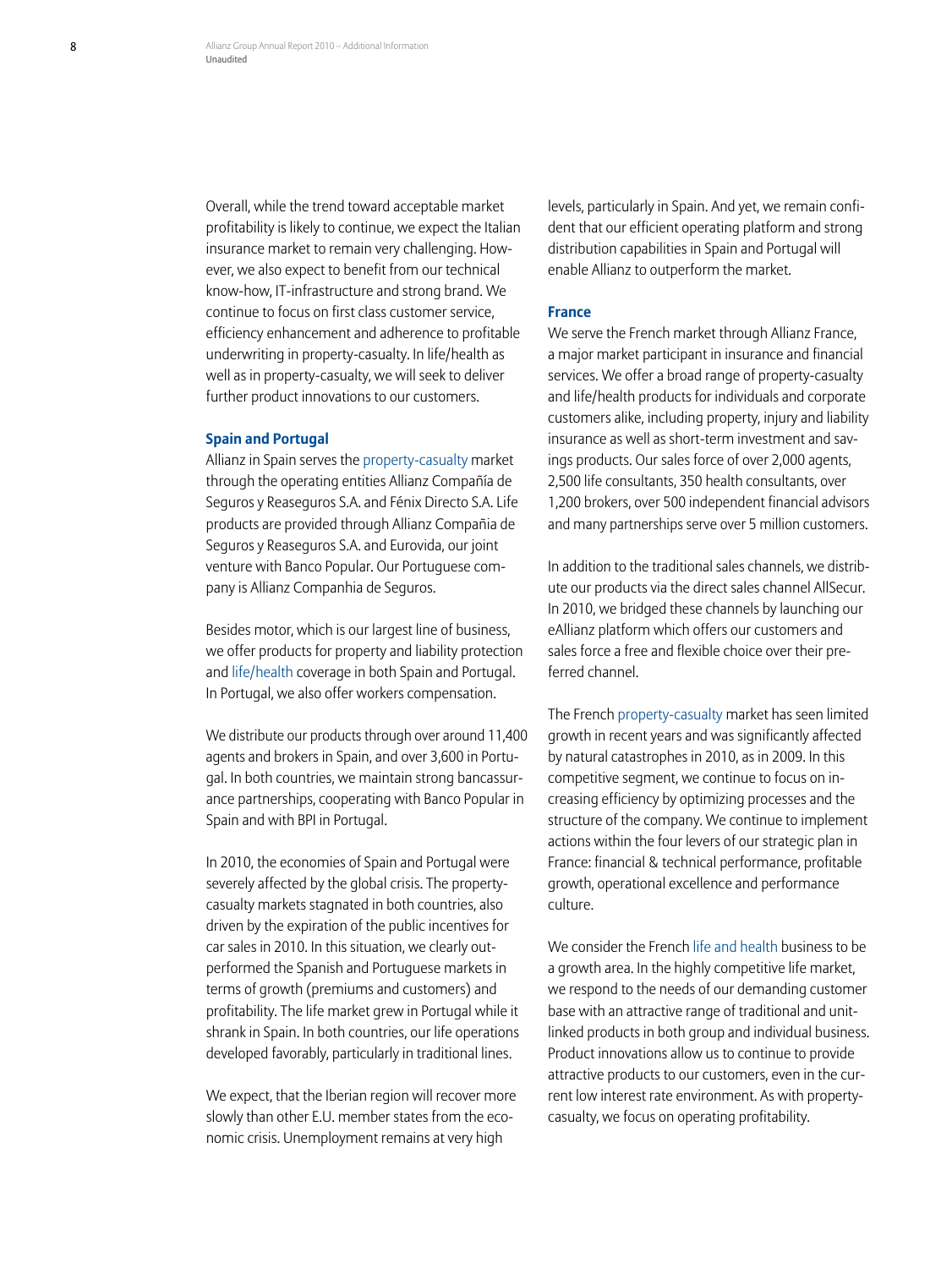Allianz France also has a strong position in the dynamic health market for individual and institutional clients. Our expertise in this area allows us to successfully serve French and international clients alike, often combining elements of life, health and accident insurance as comprehensive solutions for our customers.

Our insurance activities are complemented by Allianz Banque which permits us to offer one-stop solutions such as combining our life offering with deposits on mortgage loans.

In the French property-casualty market, competition will remain tough, even though we expect Allianz and the market to benefit from price increases. The evolution of the Life market in France will, to a certain extent, depend on the outcome of ongoing discussions on futher regulatory and fiscal changes. With our pricing, underwriting, internal efficiency and distribution measures we are well positioned to create value under these market conditions.

#### **The Netherlands**

Motor and fire continue to be the most important property-casualty business lines. Besides brokers, Allianz Nederland Group N.V. distributes its propertycasualty products through a strongly growing direct sales channel. We also offer a range of life insurance products in the Netherlands.

The Dutch insurance market is characterized by intense competition and Allianz has chosen to focus on profitability. The Dutch unit-linked life insurance market suffered from discussions in the media about the transparency of cost loadings. As one of the first players in the market to react, we have proactively picked up this challenge by replacing our product range with a new set of products with transparent cost structure enabled by state-of-the-art technology and processes.

We expect competition to remain intense in 2011, but market prices should increase, allowing margins to recover to some degree.

#### **Belgium**

Allianz Belgium S.A. markets a wide range of life and property-casualty insurance products. Life insurance continues to be the major product line. Allianz Belgium grew dynamically in 2010, largely driven by the award-winning Invest for Life product.

Despite strong competition, Allianz Belgium also managed to grow in property-casualty insurance. Profitability was negatively affected by several natural catastrophes in Belgium in 2010: Xynthia, summer storms and the November floods. Nevertheless, our combined ratio remains below the peer average.1

We distribute our products and services only through brokers. We have re-enforced our strong commitment through the implementation of our new broker strategy, whilst continuously advancing and tailoring our services and product offerings to our partners.

In 2011, the competition for insurance products in general will remain strong, even though we expect an increase in market prices, allowing margins to recover slightly.

#### **Turkey**

We serve the Turkish market through our entities Allianz Sigorta A.S. and Allianz Hayat ve Emeklilik A.S. We offer a wide variety of property-casualty products, both in retail markets (distributed mainly via agents) and in commercial markets (distributed mainly via brokers). We also provide life insurance and pension solutions to our customers.

In property-casualty, trading conditions continued to be very difficult, with many insurers suffering significant losses. Allianz Turkey however achieved profitability significantly above the market average by focusing on growth in profitable lines. Looking ahead, we are optimistic that due to new reserve requirements price levels will increase. As we already operate on a solid capital base, we expect to profit from this development.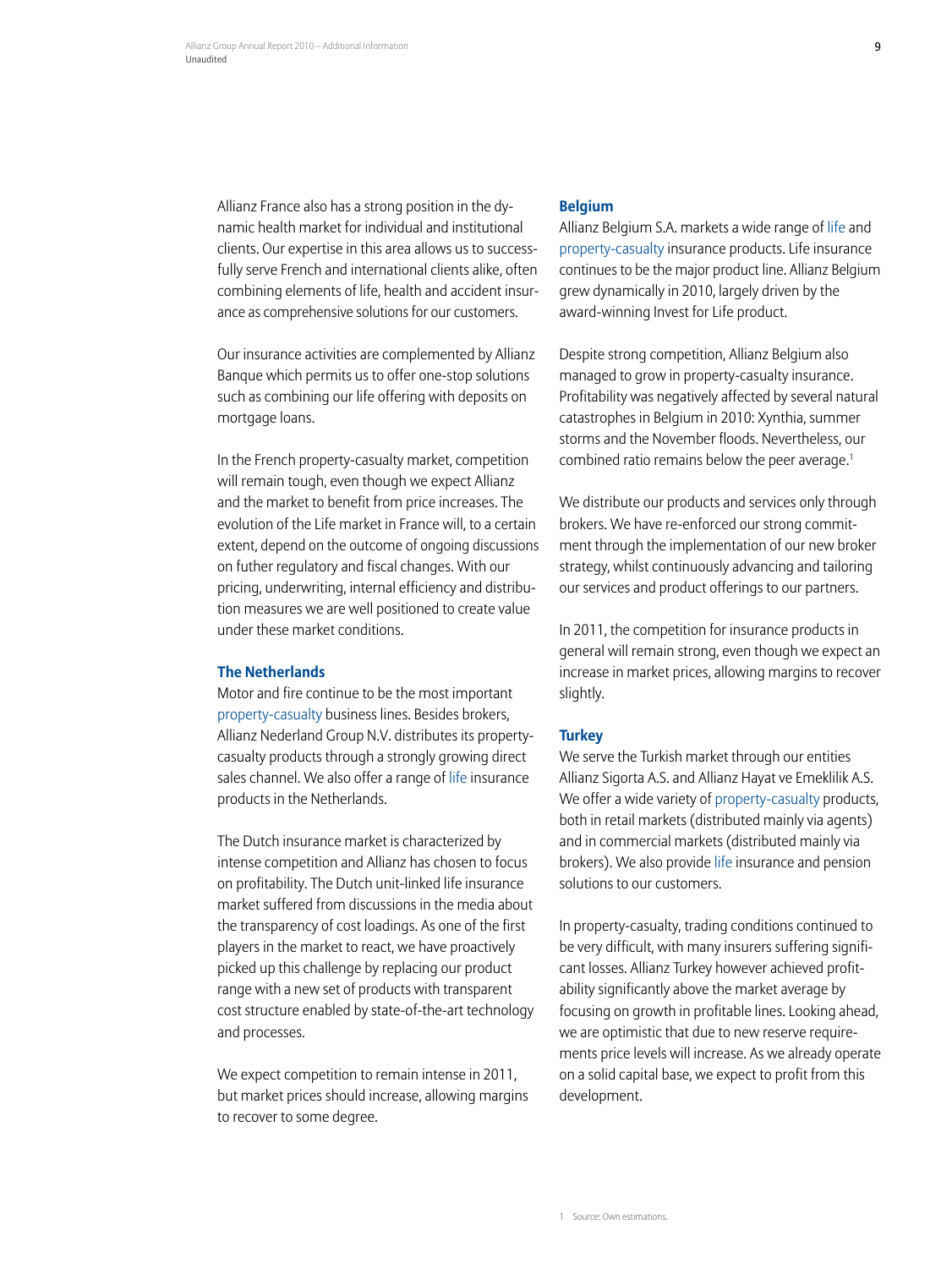#### **South America**

In South America, three companies form the basis of our local presence: Allianz Brazil Seguros S.A. in Brazil, Aseguradora Colseguros S.A. in Colombia and Allianz Argentina Compañía de Seguros S.A. in Argentina.

In all three markets, we focus on property-casualty, where motor generally represents the largest individual line of business, followed by industrial. In addition to offering life insurance in Colombia, we are also one of the leading health insurers in both Brazil and Colombia. Distribution is primarily done via brokers.

We are particularly pleased about the exceptional performance of the Brazilian insurance market, which mirrors the strong growth of Brazil overall as it develops into a major economy. Even though the general performance of the insurance sector was very strong, Allianz Brazil still managed to surpass market growth by a solid margin. For the future, we believe that the South American markets in which we are present offer significant potential for further growth. We will continue to strengthen our presence in this region, particularly in retail lines.

#### **Africa**

In Africa we serve the market through Allianz Africa, the specialist of Allianz for Sub-Saharan Africa. We have local subsidiaries in ten sub-Saharan countries, including 450 employees and additional partners in bordering countries. Providing both insurance and reinsurance coverage, we serve the market via a multi-channel distribution network consisting of agents, local and international brokers, as well as direct and bancassurance partnerships. We offer property-casualty products in all African countries where we are present. Life products are offered by our operating entities in Burkina Faso, Ivory Coast, Cameroon, Madagascar and Senegal.

We intend to consider further business opportunities in Africa when appropriate, with a focus on organic growth.

### Insurance NAFTA Markets

| Selected<br>markets     |     | motor/non-motor as %<br>of total property-casualty<br>gross premiums |     |      | traditional/non-traditional<br>as % of total life statutory<br>premiums | Statutory<br>gross<br>premiums<br>written | Operating<br>profit | Number of Proprietary<br>customers<br>(mn) | networks<br>(thou) | Number of<br>brokers<br>(thou) | Number of<br>employees<br>(thou) |
|-------------------------|-----|----------------------------------------------------------------------|-----|------|-------------------------------------------------------------------------|-------------------------------------------|---------------------|--------------------------------------------|--------------------|--------------------------------|----------------------------------|
| United<br><b>States</b> | IV. | 6%                                                                   | 94% | III. | 91%<br>19%                                                              | $\in$ 11.505 mn                           | $£627$ mn           |                                            | __                 |                                | 5.3                              |

**•** Property-Casualty • Life/Health

Market position by gross premiums written: I. Position 1 II. Position 2 to 5 III. Position 6 to 10 IV. not in the top 10

#### **United States**

Our property-casualty insurance business in the United States is conducted through Fireman's Fund Insurance Company (Fireman's Fund) as well as the U.S. operations of Allianz Global Corporate & Specialty (AGCS). Our life and annuity business is run through Allianz Life Insurance Company of North America (Allianz Life U.S.).

Through Fireman's Fund, we underwrite personal, commercial and agribusiness lines, selling these products through independent agents and brokers. Our personal business unit focuses on affluent and high net worth individuals, while our commercial business unit offers specialized property and casualty coverage for small and medium-sized businesses. Our agribusiness unit offers crop, farm and ranch insurance.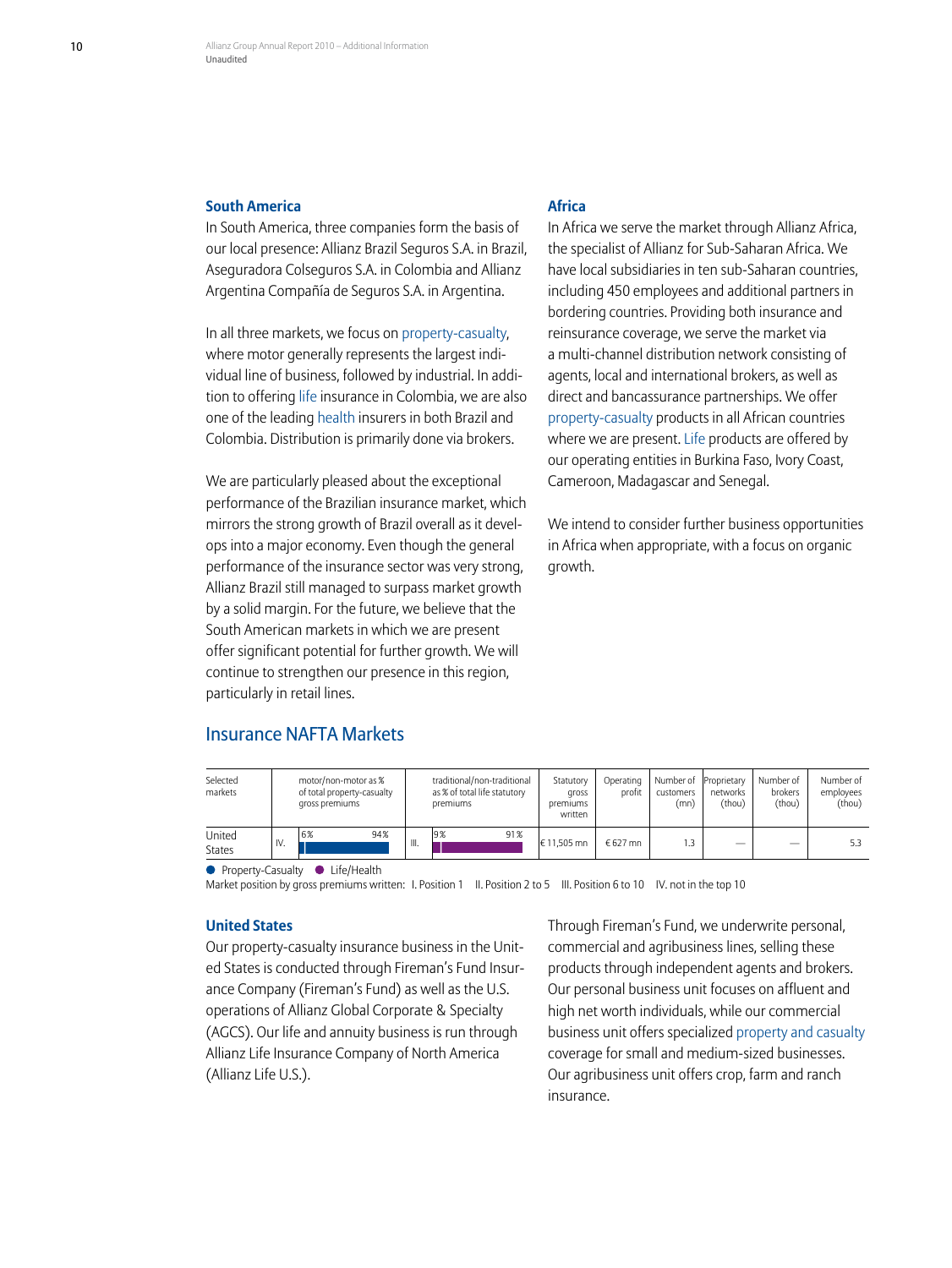In 2010, the U.S. property-casualty insurance market experienced fewer hurricane landfalls but more winter storms than the previous year, but the market continues to be soft. In addition, the state of the economy continues to put pressure on premium growth. Nonetheless, in 2010, we benefited from very favorable underwriting experience in the agribusiness unit (strong crop yields and prices). Fireman's Fund is one of the few carriers in the United States that has a national personal and commercial presence. Our strategy has two pillars: on the one hand, strengthening the existing business by continuously investing in infrastructure; and on the other hand, leveraging infrastructure capabilities to grow geographically diverse and to expand our personal and commercial presence. Our product offerings have grown over the last years as we released our first general market property and motor products, both branded under the Allianz name. Along with our ongoing focus on niche market strengths, these actions allow us to address a significantly larger part of the market and exploit additional attractive growth opportunities. We also continue to focus on targeted actions to strengthen underwriting and improve expense efficiency in light of the soft market.

Our life and annuity business primarily underwrites fixed, fixed-indexed and variable annuities, which are sold through independent distribution channels, as well as large financial institutions such as banks and wirehouses. Market conditions for the U.S. life insurance industry recovered in 2010, with strong competition. The industry as a whole reacted to the economic crisis by re-designing their product offerings, in particular the Variable Annuity products. Our life insurance business in the U.S. made significant changes to its product portfolio over the last two years, with the aim of continuing to create and offer value-added products to help our customers address their financial needs, particularly in the retirement market. Our Life and Annuity insurance performed well and was able to expand both product portfolio and distribution partnerships.

For 2011, we do not expect significant premium growth in our property-casualty business, which is in line with the uncertain economic development ahead. The soft market has persisted longer than many expected, with revenues under additional pressure from economic conditions and lower exposures. Whilst pricing has declined at a slower rate, claims inflation will continue to exert pressure on underwriting results.

Although the U.S. industry is over the worst of the crisis, we only expect a gradual recovery of life insurance sales, particularly in the annuity market. We foresee continued uncertainty regarding economic growth, paired with equity market volatility and a low interest rate environment, and yet regulatory uncertainty has decreased, especially regarding distribution. We continue to believe that the U.S. demographic development presents a compelling opportunity in the retirement market. To position ourselves to reap the benefits of this opportunity we will further strengthen our distribution network and value proposition to our policyholders.

#### **Mexico**

We serve the Mexican market via our company Allianz México, S.A. Compañía de Seguros. We offer property-casualty and life/health products. The distribution is primarily done via brokers. Our unit in Mexico recorded strong growth in recent years, most notably in life/health product lines.

We view Mexico as an attractive market due to its significant economy, strong market growth, regulatory effectiveness and potential for growth in insurance demand.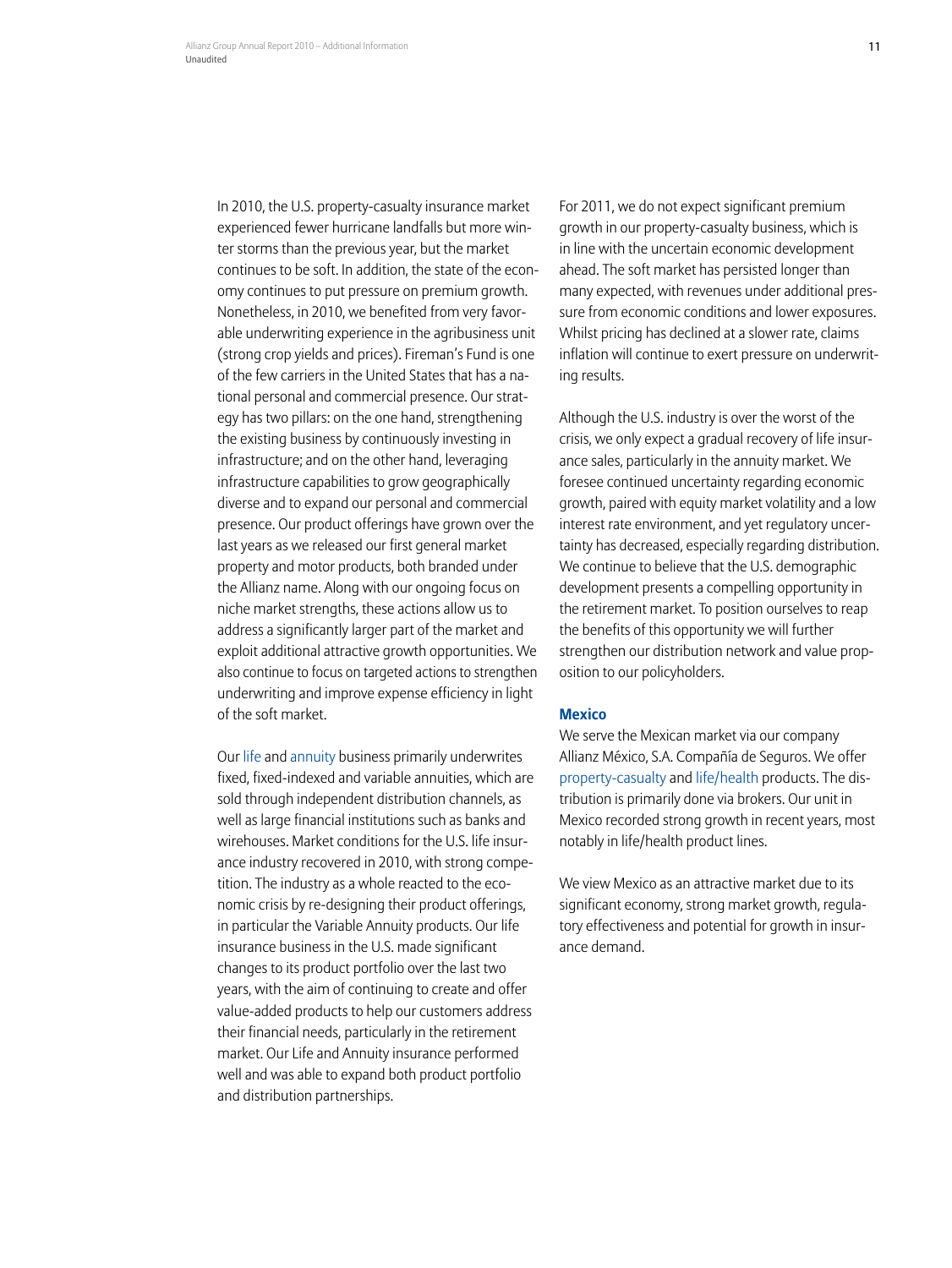## Global Insurance Lines and Anglo Markets

| Selected<br>markets | motor/non-motor as %<br>of total property-casualty<br>gross premiums |     |     | traditional/non-traditional<br>as % of total life statutory<br>premiums |      | Statutory<br>gross<br>premiums<br>written | Operating<br>profit | Number of<br>customers<br>(mn) | Proprietary<br>networks<br>(thou) | Number of<br>brokers<br>(thou) | Number of<br>employees<br>(thou) |
|---------------------|----------------------------------------------------------------------|-----|-----|-------------------------------------------------------------------------|------|-------------------------------------------|---------------------|--------------------------------|-----------------------------------|--------------------------------|----------------------------------|
| Australia           | ١I.                                                                  | 46% | 54% | IV.                                                                     | 100% | € 2.161 mn                                | € 302 mn            | 2.7                            |                                   | 2.0                            | 3.5                              |
| United<br>Kingdom   | III.                                                                 | 26% | 74% |                                                                         |      | € 1.939 mn                                | € 185 mn            | 0.9                            |                                   | 5.2                            | 4.2                              |

● Property-Casualty ● Life/Health

Market position by gross premiums written: I. Position 1 II. Position 2 to 5 III. Position 6 to 10 IV. not in the top 10

#### **Australia**

Allianz Australia Insurance Ltd. is our operating entity serving the Australian and New Zealand propertycasualty markets. Since 2006, Allianz sells life insurance products in Australia under the company name of Allianz Australia Life Insurance Ltd.

Our Australian insurance operations include a variety of products and services, with strong positions in the workers' compensation market, as well as in rehabilitation and occupational health, safety and environment services. We also operate in certain niche markets, including premium financing and pleasure craft insurance. Allianz Australia markets products through brokers and non-tied agents, as well as directly to customers. Furthermore, we expanded our premium financing business to include receivables financing.

Market conditions in Australia remain competitive. There is a softening of premium rates at the top end of the market with rate increases commensurate with inflation in other products. This pattern is expected to continue into 2011.

#### **Ireland**

Allianz holds third position in the Irish insurance market, based on turnover . We offer a full range of property-casualty products for both commercial and retail customers via direct, broker and bancassurance distribution channels. The difficult economic environment in 2010 led to falling exposures in commercial lines, a segment which is still characterized by overcapacity and severe competition. Rate increases were implemented during the year in personal lines and

another severe freeze at the end of 2010 will make further rate corrections necessary. The restructuring program, which commenced in 2009, delivered the full cost saving benefit in 2010 and helped maintain the competitive position of Allianz Ireland in this difficult environment.

For 2011, we expect the market to remain challenging depending on the recovery of the economic environment.

#### **United Kingdom**

We serve the market in the United Kingdom primarily through our subsidiary Allianz Insurance plc. We offer a broad range of property-casualty products, including a number of specialty products, which we sell to retail and commercial customers through a range of distribution channels, including affinity groups.

In 2010, we made significant further progress in establishing a profitable and expanding retail business. We continued to win substantial business with large corporate partners and we focused on enhancing our pricing expertise. Our commercial lines business continued to outperform our key competitors in terms of growth and profitability.

Operating in a highly competitive market, Allianz Insurance plc continues to concentrate on active cycle management in order to support operating profitability. We seek to capitalize on growth opportunities that offer a profitable correlation between premium rates and risks and forego premium growth in areas which do not offer an adequate risk return.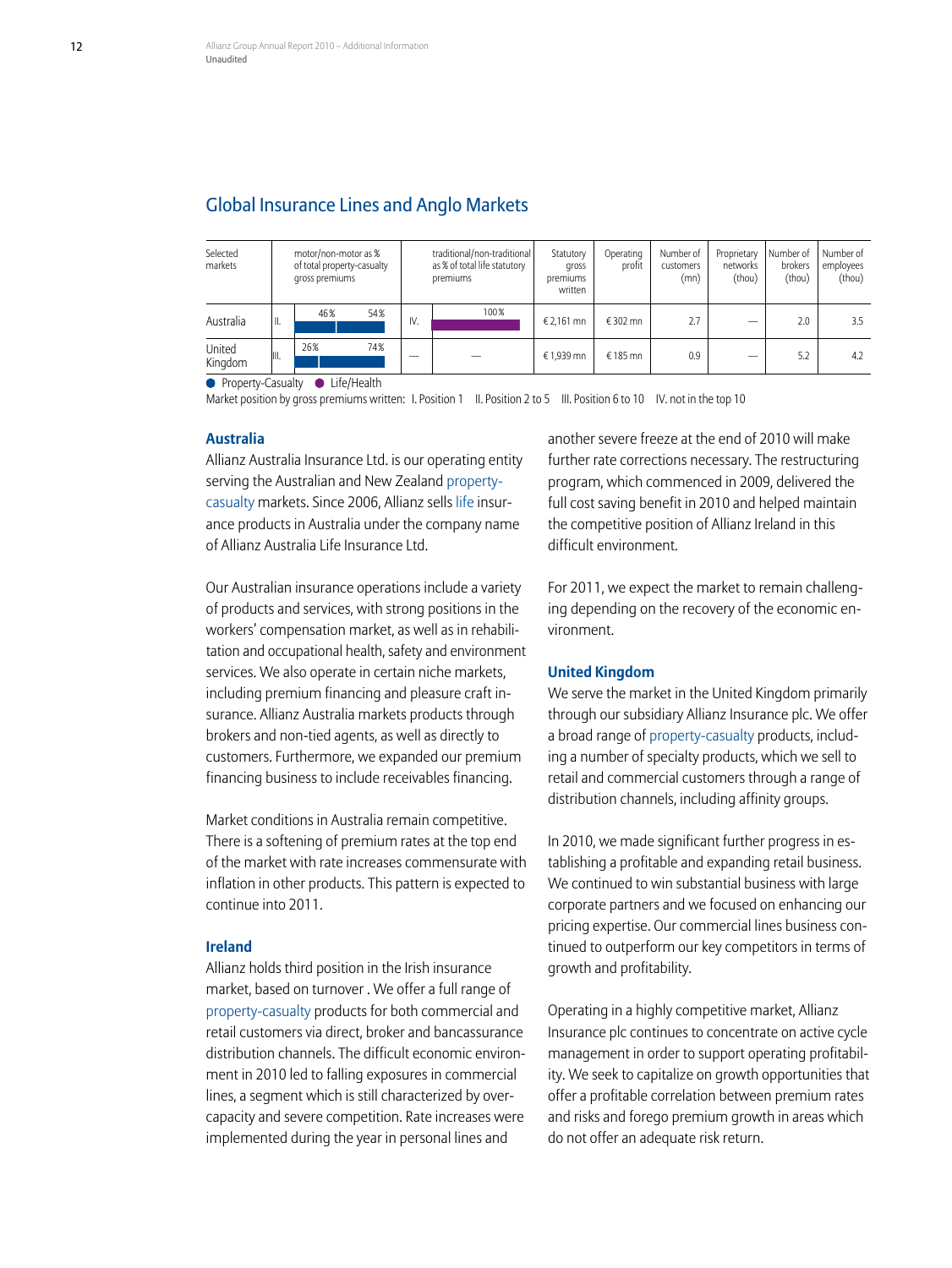#### **Allianz Global Corporate & Specialty**

Allianz Global Corporate & Specialty (AGCS) is the dedicated Allianz insurer for corporate and specialty clients in numerous industries around the world. In addition to its own teams and offices in nearly 30 countries, AGCS is able to support its clients' businesses in some 150 countries around the world through the Allianz network and selected local partners. AGCS offers property, liability, financial lines and engineering insurance solutions to corporate clients (with a particular focus on larger corporations or those with multi-national risk exposures) as well as specialty coverage, such as marine, aviation, and energy. Additionally, the unit works closely with Allianz Risk Transfer to develop and deliver customized nontraditional risk transfer solutions for complex risks.

AGCS continues to integrate its business under a single structure and framework, thereby managing a diversified portfolio of risk management solutions and services while realizing synergies and increasing efficiency worldwide. In 2010, AGCS launched branches in Belgium, the Netherlands, Spain, Dubai and South Africa, and it took over the management responsibility for Allianz property & casualty units in Singapore, Hong Kong and Japan.

Despite the impact of significant natural catastrophe events, in particular the earthquake in Chile, 2010 remained a profitable year for AGCS, demonstrating the value of the company's global diversification, through both product lines and geographical spread of exposures. Overall, the outlook for 2011 remains positive as the company expands its services around the world. The market outlook for corporate and specialty business should remain stable on the whole in terms of pricing.

#### **Credit Insurance**

We underwrite credit insurance in major markets around the world through our subsidiary Euler Hermes, the global leader in this sector1. Euler Hermes provides businesses with protection against the risk of non-payment of accounts receivables and buyer insolvency. Additionally, Euler Hermes holds strong

positions in bonding and guarantees, debt collection and fidelity insurance. As a result, the group offers a comprehensive range of services for the management of trade receivables to help companies of all sizes and in every industry sector to develop their business safely in their home as well as in export markets.

Euler Hermes aims to run its business in the most efficient way and launched its transformation project "Excellence" in 2010. The goal is to deliver marketleading levels of service and improve the group's long-term competitive edge over the next three years. On the market side, Euler Hermes aims to enable growth through a new global customer segmentation, a service model granting higher client satisfaction and growth strategies for selected regions and business sectors. On the cost side, Euler Hermes strives to build an efficient global platform able to generate operational productivity gains through harmonized tools and processes.

Since June 2009, Euler Hermes has been gradually increasing risk coverage to help its customers benefit from the economic upswing. At the same time, Euler Hermes' performance has seen a rebound as revenues increased during the last year while claims declined sharply, reaching a low point in August 2010. Proactive communication efforts towards the group's clients have had a significant and positive impact on customer satisfaction and loyalty.

Thanks to the specific actions taken in combination with a prudent asset management approach, Standard & Poor's reconfirmed Euler Hermes' AA- rating with stable outlook in July 2010, the soundest in the credit insurance industry.

For 2011, we expect the global economy to continue to grow, albeit at a lower pace than in 2010. Worldwide corporate insolvencies should decline further next year. However, the decrease is likely to be moderate as insolvencies still remain at higher levels than before the crisis.

<sup>1</sup> Source: Own estimate based on information from the International Credit Insurance and Surety Association, ICISA.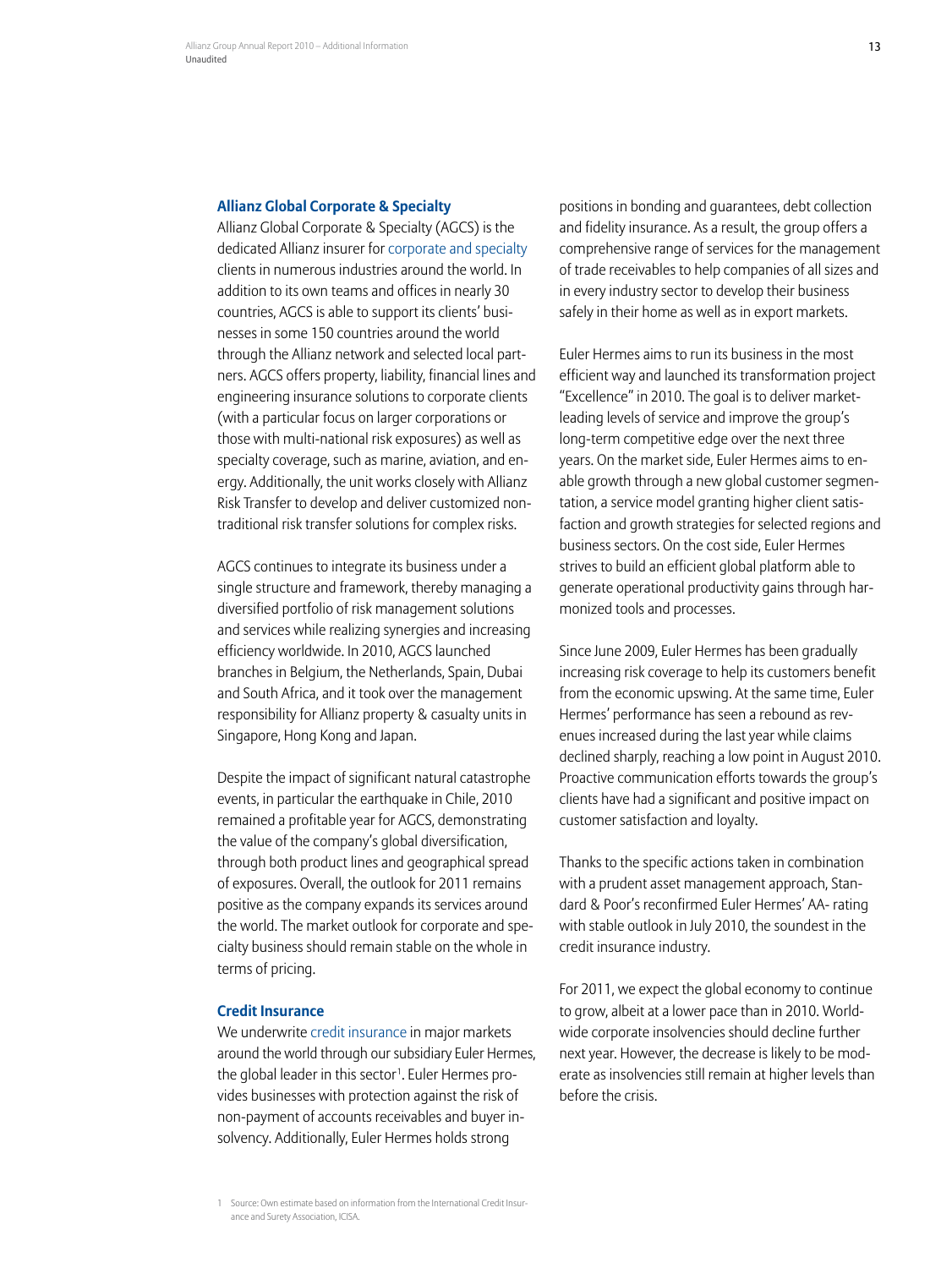The overall goal remains to consolidate and extend Euler Hermes' market leadership in credit insurance by increasing customer satisfaction, and maintain its positions in bonding and guarantees, as well as debt collections. In regards to Euler Hermes' core business, credit insurance, a growth strategy has been defined for emerging markets such as Latin America and Asia Pacific.

#### **Allianz Worldwide Care**

Allianz Worldwide Care (AWC), based in Dublin, is our specialist health insurer offering international health products to expatriates worldwide and to high net worth individuals in emerging markets. Our products are distributed by brokers, agents as well as our direct internet and call center offering. Due to tight expense control, process improvements and rigorous underwriting discipline, we maintained healthy levels of profitability. We expect to see further growth in the next years, while sustaining our profitability.

| Selected<br>markets | motor/non-motor as %<br>of total property-casualty<br>gross premiums |     |     | traditional/non-traditional<br>as % of total life statutory<br>premiums |     |       | Statutory<br>gross<br>premiums<br>written | Operating<br>profit | Number of<br>customers<br>(mn) | Proprietary<br>networks<br>(thou) | Number of<br>brokers<br>(thou) | Number of<br>employees<br>(thou) |
|---------------------|----------------------------------------------------------------------|-----|-----|-------------------------------------------------------------------------|-----|-------|-------------------------------------------|---------------------|--------------------------------|-----------------------------------|--------------------------------|----------------------------------|
| South Korea         | —                                                                    |     |     | III.                                                                    | 39% | 61%   | € 1,836 mn                                | € 87 $mn$           | 1.2                            | 5.7                               |                                | 1.6                              |
| Taiwan              | –                                                                    |     |     | III.                                                                    | 7%  | 93%   | € 2,170 mn                                | € 51 mn             | 0.3                            | 1.9                               | —                              | 0.5                              |
| Malaysia            | Ш.                                                                   | 49% | 51% | III.                                                                    |     | 91%9% | €552 mn                                   | € 55 mn             | 2.6                            | 10.2                              |                                | 1.5                              |
| Indonesia           | Ⅲ.                                                                   | 25% | 75% | ΙΙ.                                                                     | 50% | 50%   | €494 mn                                   | €39 mn              | 0.7                            | 14.2                              |                                | 1.0                              |
| Hungary             | Ι.                                                                   | 60% | 40% | ΙΙ.                                                                     | 35% | 65%   | €602 mn                                   | € 17 $mn$           | 1.5                            | 2.0                               |                                | 1.6                              |
| Poland              | $\parallel$ .                                                        | 58% | 42% | ΙΙ.                                                                     | 34% | 66%   | € 811 mn                                  | € 13 mn             | 1.6                            | 3.7                               |                                | 1.2                              |
| Russia              | $\parallel$ .                                                        | 38% | 62% | III.                                                                    |     | 100%  | €723 mn                                   | € - 38 mn           | 0.9                            | 34.1                              | 1.0                            | 8.3                              |

## Insurance Growth Markets

**•** Property-Casualty • Life/Health

Market position by gross premiums written: I. Position 1 II. Position 2 to 5 III. Position 6 to 10 IV. not in the top 10

#### **Asia**

Asia is one of our major growth regions with a considerable revenue growth over the last five years. We are one of the leading international players in this region. Allianz is active in all the region's key markets, offering its core businesses of property-casualty insurance, life/health insurance and asset management. With more than 33,000 employees (all Allianz entities), Allianz serves over 20 million customers in the region. We offer a full suite of products through our distribution network of approximately 218,000 tied agents in the region.

In the Asian region we maintain property-casualty operations in Malaysia, Indonesia, China, Hong Kong India, Japan, Singapore, Sri Lanka, Thailand, Brunei and Laos. In Indonesia, we are one of the leading microinsurers with around 460,000 people insured. The majority of our life/health business in this region is written in South Korea through Allianz Life Insurance Co. Ltd. (Allianz Life Korea) and in Taiwan through Allianz Taiwan Life Insurance Company. In recent years, our South Korean operation has developed a leading position in equity-indexed products. Allianz Taiwan Life is the leading provider of unit-linked insurance products, which we have achieved through product innovations and focus on customer service.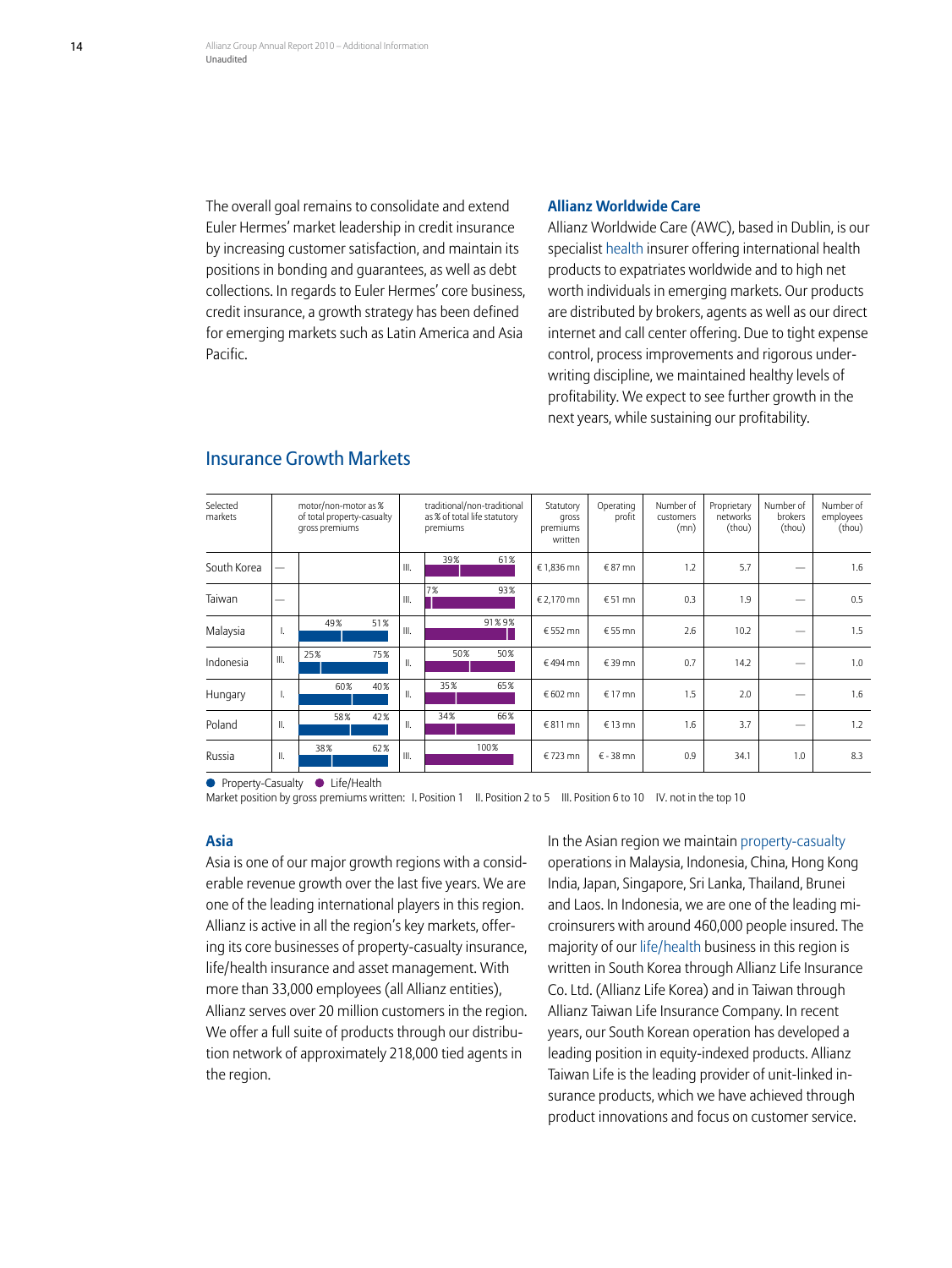We also maintain significant life/health operations in Malaysia, Indonesia, China, India, Thailand and Japan.

Today, our strong market position in Asia, combined with our innovative products, delivered through multiple distribution platforms, helps us to maintain strong growth and to capture further market share in this fast growing region. Our companies in Asia continuously adapt to the changing needs and requirements of our customers:

- In 2010, Allianz Life Insurance Japan has rapidly expanded its business and distribution channels with new partnerships with major banks.
- Indonesia is one of the fastest growing markets for Allianz and we expect growth to continue due to the expanding middle class. Our life business is developing particularly strongly through our tied agency force and successful bancassurance cooperations.
- Thailand is one of our most profitable markets due to our product focus on participating savings products and a large agency force of over 10,000 agents.
- In the Malaysian market, Allianz is a significant household name. Both of our insurance business lines in Malaysia have enjoyed strong and steady growth over the past years.
- In January 2010, the Chinese regulatory authority (CIRC) granted Allianz the license to convert Allianz Insurance Company Guangzhou branch into a subsidiary: Allianz China General Insurance Company Ltd. started on July 1, 2010.

Overall, we seek to expand business in all our selected Asian markets through further organic growth and selective acquisitions. We intend to strengthen our distribution capabilities and use the hub-and-spoke approach in order to increase operational effectiveness. The Asian emerging markets weathered the financial and economic crisis far better than expected. In addition, this region has a favorable demographic development as only 9% of the population is older than 65 versus 18% in Europe. We expect total pension assets to grow most dynamically in the Asian emerging markets. Further growth is possible in light of the increasing wealth in the Asian countries and low insurance penetration rates. We aim to take advantage of these opportunities by strengthening our distribution and product propositions in the region.

### **Central and Eastern Europe (CEE)/ Commonwealth of Independent States (CIS)**

Active in 11 countries in the region, Allianz ranks among the top three players in six of the largest markets in CEE, serving 7.4 million customers. We offer life, health, property-casualty products as well as pension funds. Our operating subsidiaries are located in Bulgaria, Croatia, the Czech Republic, Hungary, Kazakhstan, Poland, Russia, Romania, Slovakia, Slovenia and the Ukraine. Within two decades we have become one of the leading international insurers in the region with a market share of over 9%, based on turnover. CEE is one of our most important growth regions in the world.

In property-casualty, Allianz is the leading company in the CEE region. Our main products are motor thirdparty liability, motor own damage, property and liability insurance lines for retail, commercial and industrial clients. Our motor business was seriously affected by the financial crisis, in particular due to a serious downturn in new car sales in most markets. To secure profitability, the companies in this region have taken focused measures in the areas of underwriting and re-pricing, while also adjusting products or launching new ones.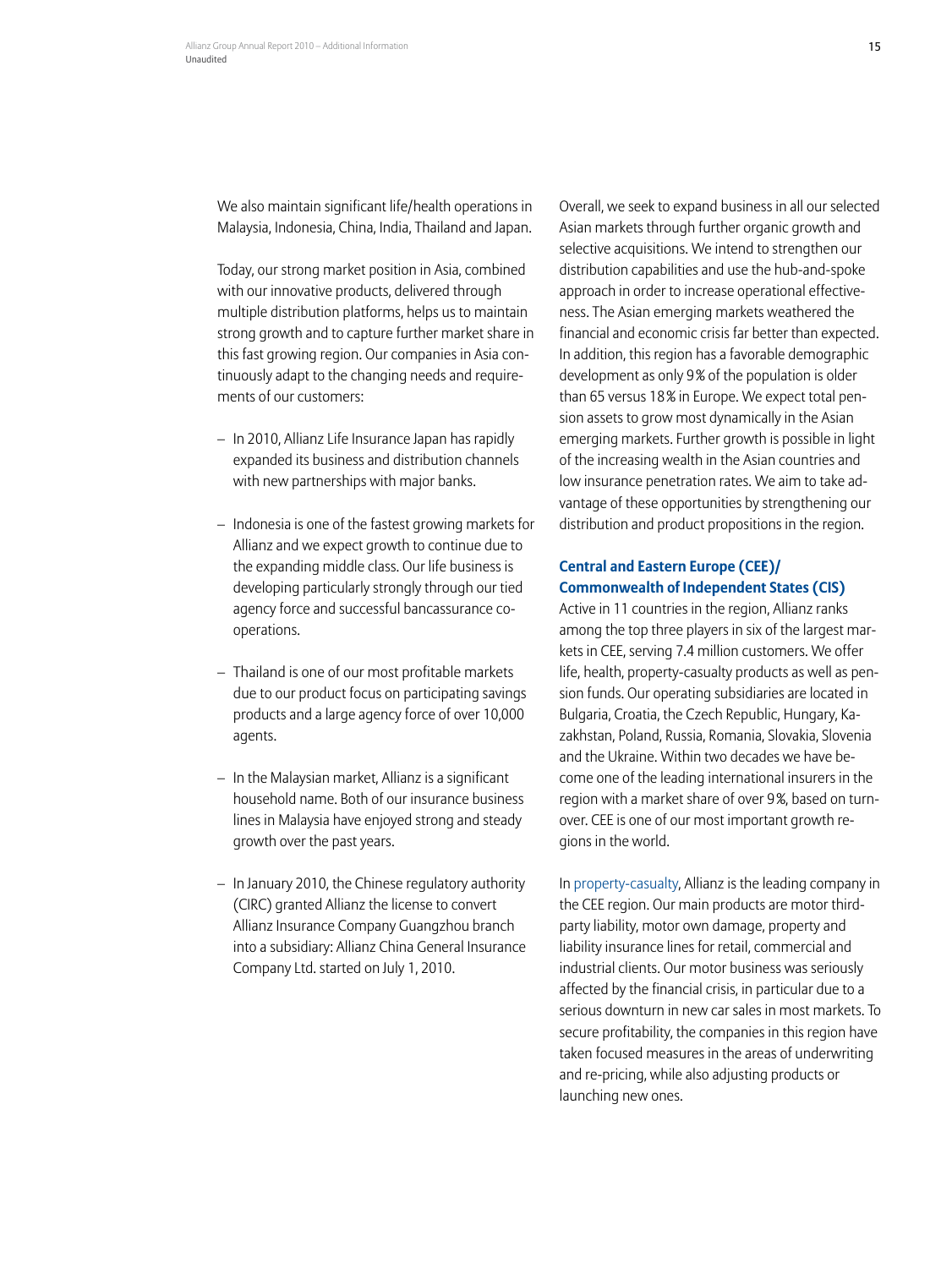In 2010, strong performance in the life and health segment was driven by successful sales campaigns for single premium products in Hungary and the Czech Republic and by bancassurance business in Russia and Poland. Along with the development of new bank partnerships, significant results have been achieved in the life business segment in Russia due to large corporate sales and an innovative product offerings. Looking ahead, we aim to capitalize on growth opportunities in the CEE region and strengthen our market position. A well balanced product portfolio and distribution set-up will ensure sustainable business in all of our markets. Our multi-channel distribution approach has proven to be a successful strategy for our business activities. We continue to develop this distribution model on the basis of new and existing channels, as well as expand on the professionalism of our tied agents sales force. We remain focused on process optimization and cost efficiency across the whole region.

Following our endeavors in our property-casualty operations, we believe Allianz remains well on course in the CEE region despite the challenging economic environment.

In Life, we plan to extend our bancassurance business with a diversified network of bank partners and life brokers. Despite the challenging market environment, we are committed to continuing the Allianz success story in the region by combining sustainable growth and profitability.

#### **Middle East and North Africa (MENA)**

In 2010, our growing business in the Middle East and North Africa was added to the regional responsibility of the former Allianz New Europe Business Division in 2010, renamed Allianz CEEMA (Central and Eastern Europe, Middle East and North Africa). In this region we have operating entities in Egypt, Lebanon, Saudi Arabia and Bahrain: together they serve over 200,000 customers.

Through Allianz Egypt, Allianz Saudi Fransi and Allianz SNA (Lebanon) we offer property-casualty and life/ health products. We sell our products via agents, banks and in property-casualty we also distribute via brokers and dealers, who are a vital part of our distribution power. In Bahrain, we offer life/health and property-casualty products through Allianz Takaful, the Allianz Group's hub for innovative Takaful services. Our companies in the MENA region have experienced strong growth in recent years. Based on statutory premiums, they rank amongst the leading companies in their individual markets. Egypt and Lebanon are the biggest contributors to the bancassurance production in the region. Allianz Egypt is the local market leader in bancassurance, offering a wide range of life insurance products through its key distribution partnerships with banks.

In 2010, Allianz Egypt has proven its competitiveness in the overall life insurance segment and is striving to improve its market position. Over the next few years, the focus will be on maintaining profitability.

Through our company NEXtCARE, we provide health insurance management and third-party administration services to our clients. The company manages over 750,000 insured members and is a leading Third-Party Administrator in the United Arab Emirates and an important player in the MENA region.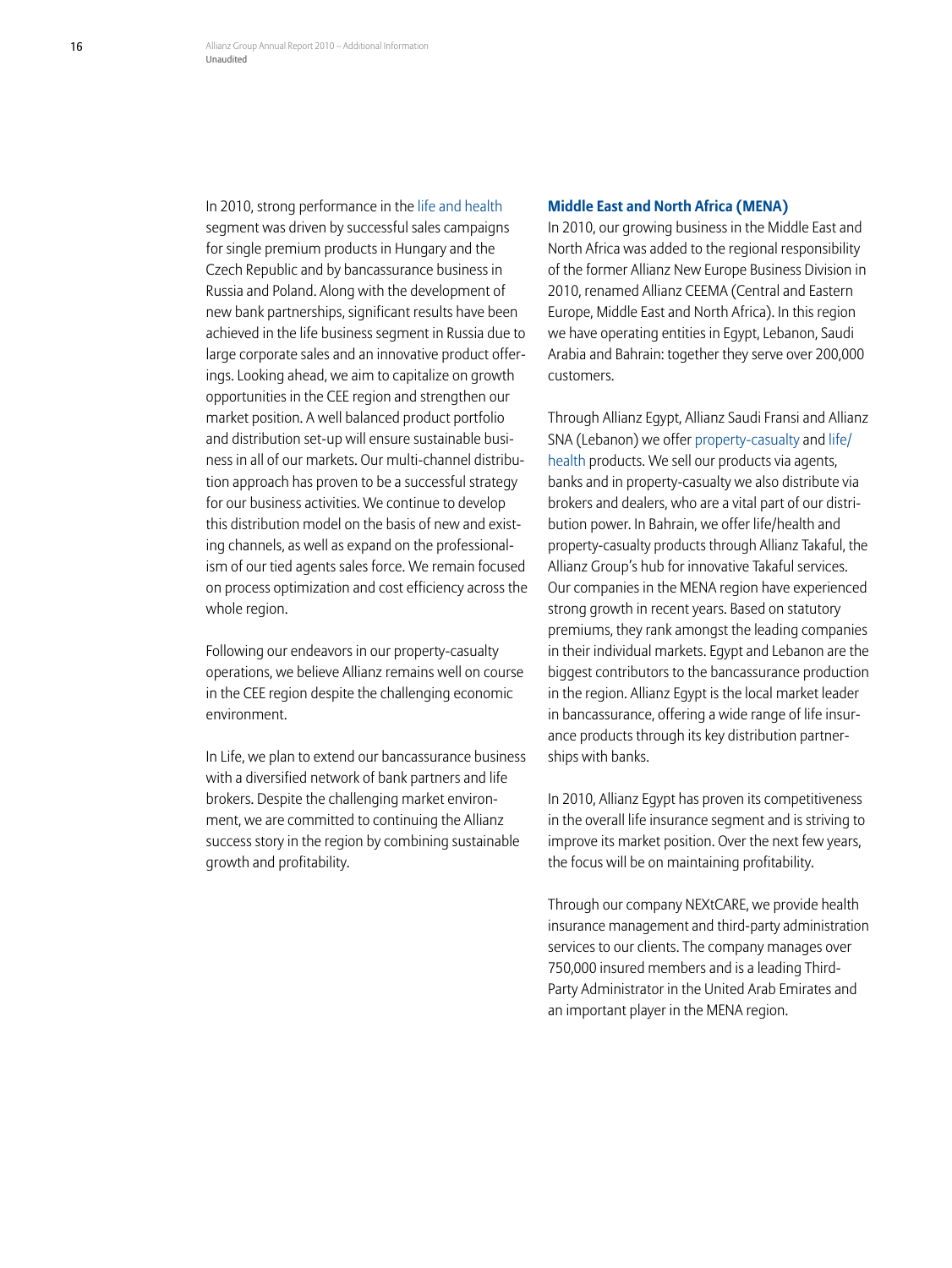## <span id="page-18-0"></span>Our Strategy

2010 was a challenging year, but our strong results demonstrate our leading positions in our markets and the consistency with which we have executed our plan. With our proven strategy, resilient business model and strong brand, we are well on our way to build the world's most trusted financial community.

## Five Goals of our Group Strategy

We operate in an environment that continues to challenge our business in fundamental ways. In the near future, we may have to face only moderate economic growth, especially in Western Europe and the U.S.A., while also dealing with high market volatility, low interest rates, and a persistent appetite among governments for more regulation and higher taxes.

Naturally, we want to create and distribute value for our investors. Among other things, this means paying close attention to capital market expectations and exceeding them whenever we can.

Such a performance, though, can only be achieved if we also pay close attention to our other stakeholders, namely our customers, staff, business and distribution partners as well as the communities we operate in. Therefore, we strongly believe that our value creation needs to be sustainable and resilient.

As a consequence, the Allianz Group follows five strategic goals: 1. We seek to achieve profitable and sustainable growth, 2. driven by our well-balanced and synergetic array of businesses, 3. geared by a strong, though not excessive capitalization, 4. supported by a world-class investment management, and 5. secured by a state-of-the-art risk framework.

## 1. Profitable and sustainable growth

We seek profitable and sustainable growth in our three business segments: Property-Casualty insurance, Life/ Health insurance, and Asset Management.

In 2010, we lifted our topline well above the impressive mark of € 100 billion, and while our revenues have grown by over 9.0% compared to 2009, our net income from continuing operations rose by 12.0% to over € 5 billion, and our operating profit expanded by an even swifter pace to above  $\epsilon$  8 billion.

## 2. Well-balanced and synergetic business portfolio

Each of our three business segments is sensitive to changes in the economic environment and capital markets. As we have seen during and after the financial crisis, the Group can maintain a high performance relative to the economy, markets and peers thanks to the individual dynamics of, and interaction between our segments.

Beyond that, we will continue our ambitious though careful expansion in regional and product markets around the globe. We pursue profitable and sustainable opportunities through our agile local companies, as well as through our global lines of business. A welcome side effect of our global reach is our distributed exposure to the world's leading currencies.

Allianz is much more than a diversified conglomerate of financial business lines: our segments and operating entities complement and enrich each other, primarily by cross-serving the diverse needs of our customers, but also, from the perspective of the Group's management, ever striving to realize valuable synergies, such as:

- Allianz continues to build and operate under one of the strongest brands in the financial services industry worldwide.
- Jointly, we are confident of being in a much better position to provide sound capitalization under Solvency II than our operating entities ever could on their own, enabled not only by our Group-wide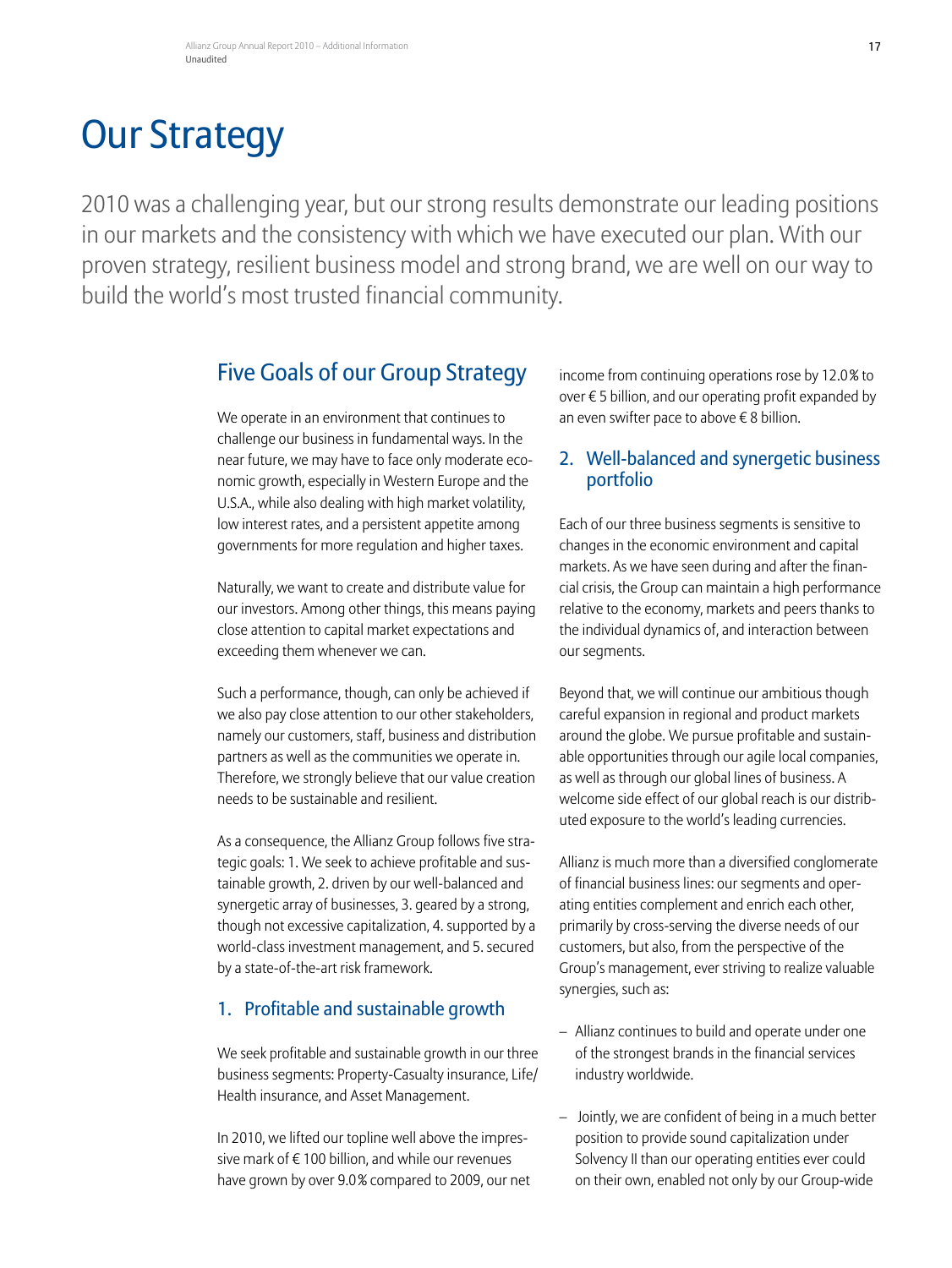risk framework and management, but also supported by our global reinsurance unit.

- The size and reach of our businesses enables us to carefully allocate capital to the most attractive business opportunities without compromising our long-term ability to generate cash-flows.
- We react to changing customer behaviors and demands, for example, by modifying our service for global corporate clients to a dedicated business unit.
- We regularly collect and disseminate the best know-how on customer service, distribution, products, underwriting and other functional disciplines to our entities through focused and effective competence centers and initiatives.
- Allianz continues to realize economies of scale and scope through shared operations and build momentum through joint investments in technology.

## 3. Strong capitalization

Our primary objectives in this area are to:

- protect the capital of our investors against market shocks,
- support our businesses with sufficient capital to pursue qualitative growth, and
- collectively determine and provide the appropriate amount of risk capital indicated by new accounting and risk management regimes, such as IFRS and Solvency II, and by industry best practices, such as the MCEV calculation methodology.

Additionally, we owe it to our investors and other stakeholders to use our reputation, market position and global reach to ensure that regulatory and rating developments under public discussion do not have a negative impact on our strong capitalization.

#### 4. World-class investment management

Qualitative growth and solid capitalization depend on a sound investment strategy based on one essential principle: a solid and conservative investment portfolio that can generate stable returns and compensate for low interest rates or a looming inflation. Given capital requirements, rating considerations and a solid portfolio, there is little need for investing in riskier asset classes. Consequently, as long as the current market conditions prevail, we seek to:

- compensate for lower investment income via higher technical results,
- create room to maneuver with a short-term focus on duration management, and
- continually adapt our framework for increased returns on risk-adequate investments and continue to build first class alternative asset investment capabilities.

### 5. State-of-the-art risk framework

Our comprehensive risk framework and strategy aspires to offer an attractive risk/reward proposition to our investors and other stakeholders. Through our risk policies, standards, guidelines and systems, we ensure that our local and global business and investment decisions operate within the limits of our carefully defined appetite and tolerance for foreseeable risks.

Our "3+One" strategy aims to achieve these goals through well defined programs and measures throughout the Allianz Group to protect and enhance our capital base, to strengthen our operating profitability, to further reduce complexity of our structure and our operating model, and to increase sustainable competitiveness and value.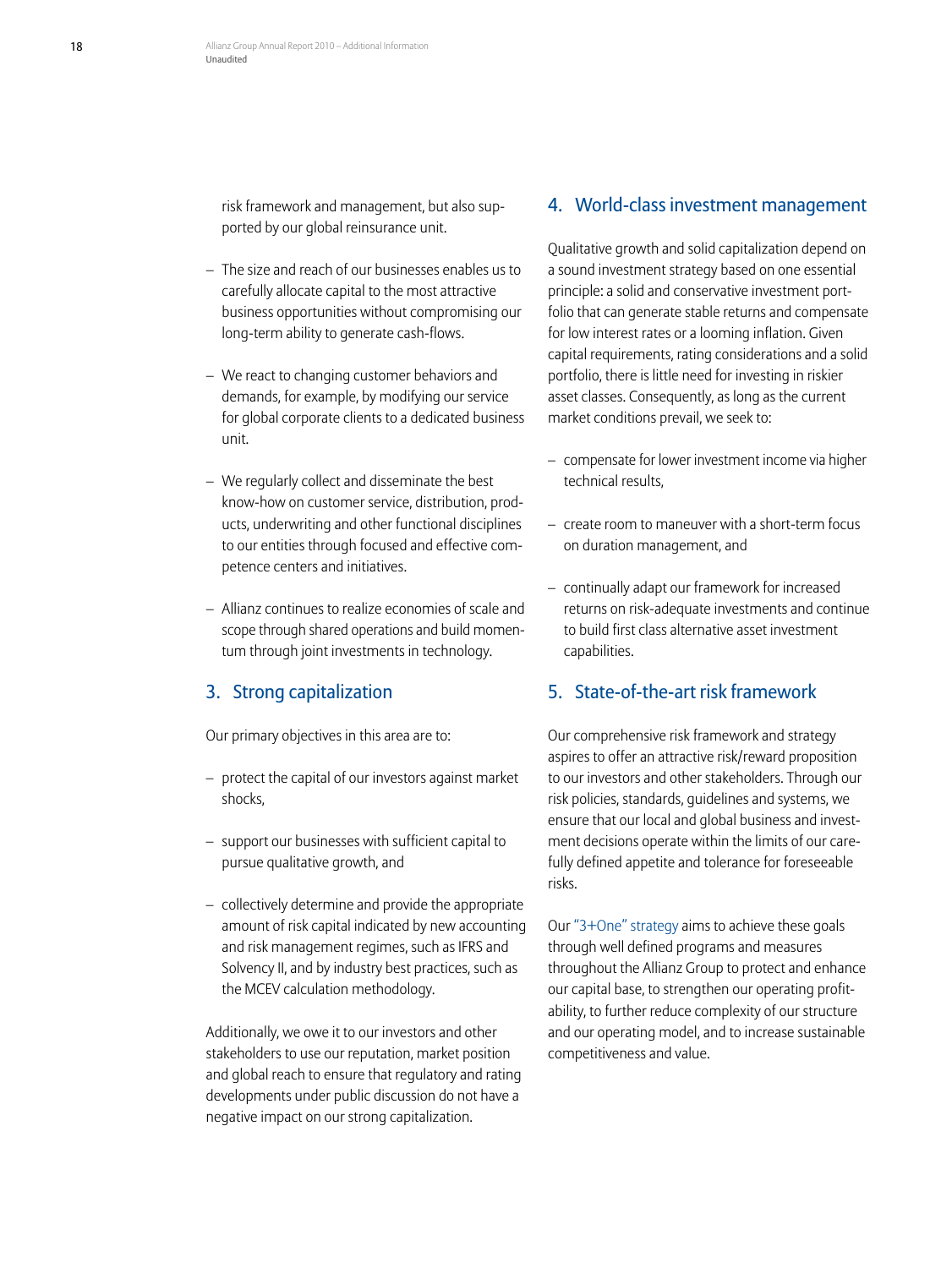## <span id="page-20-0"></span>The Allianz Brand

A brand provides identification and trust for our many customers and stakeholders. Allianz builds on the heritage of a strong brand that is based on two pillars – outstanding delivery in products, services and sales to clients, and branding that is insightful, consistent and within a global perspective. Our brand conveys a sense of security and trust that helps guide people's buying decisions.

The constant delivery on our brand essence "Trusted Partner" sets us apart from the competition and creates a sustainable long-term competitive advantage. Our brand is an important and valuable asset and therefore an essential element of our business strategy. We want to further develop and grow the Allianz brand, as we did with recent successful rebranding in Italy and France.

## Some key facts about the Allianz brand

- The Allianz Group is active in about 70 countries, with currently 79% of revenues branded as Allianz. With the planned rebranding in 2011/2012 of Mondial, branded revenues will increase to approximately 80% of revenues.
- Our one-brand vision, however, leaves room for renowned specialty brands such as PIMCO, the largest fixed income asset manager in the U.S.A., as well as Euler Hermes, the world's number one credit insurance provider.
- Our Allianz trademark is registered and protected worldwide, as are our web domains.
- The Chief Marketing Officer award 2010 has been assigned to Allianz Group by Booz & Co, acknowledging the outstanding and consistent implementation of a clear global Allianz Brand Architecture.
- In 2010, Allianz climbed 14 ranks within the Interbrand global TOP 100 brand ranking and positioned itself amongst the top risers of the year. Based on the Interbrand ranking, the value of the Allianz Brand increased from approximately USD 3.8 billion in 2009 to USD 4.9 billion in 2010.

## Steering the brand

Our brand strategy is an integral part of our business strategy. In order to maximize brand value and optimize our brand investments, we use a structured brand management process with most local markets covered by globally standardized brand research. Our brand management process includes Strategy Setting, Brand Positioning, Brand Building and Brand Monitoring:



## End-to-end brand management

Our long-term brand strategy and brand architecture follow a one brand vision, and are brought to life by our brand communication and campaigns. Customers learn from experience whether the promise behind a brand is true or false, above all in times of crisis. Essentially, they want a partner to help and accompany them onwards and upwards in life's journey. This is why being a trusted partner lies at the core of the Allianz brand. This message is conveyed in our communications and also serves as a point of orientation for our more than 150,000 employees and a few hundred thousand distribution partners.

The financial crisis has highlighted many strengths that can help to differentiate Allianz for its stakeholders. We have taken the opportunity to adopt a new communication approach that will meet the need to re-position and rejuvenate the Allianz brand and in the process build the world's strongest financial community. Our new communication strategy leverages this strength: it creates a new kind of dialogue with our customers and is even more open and transparent than ever.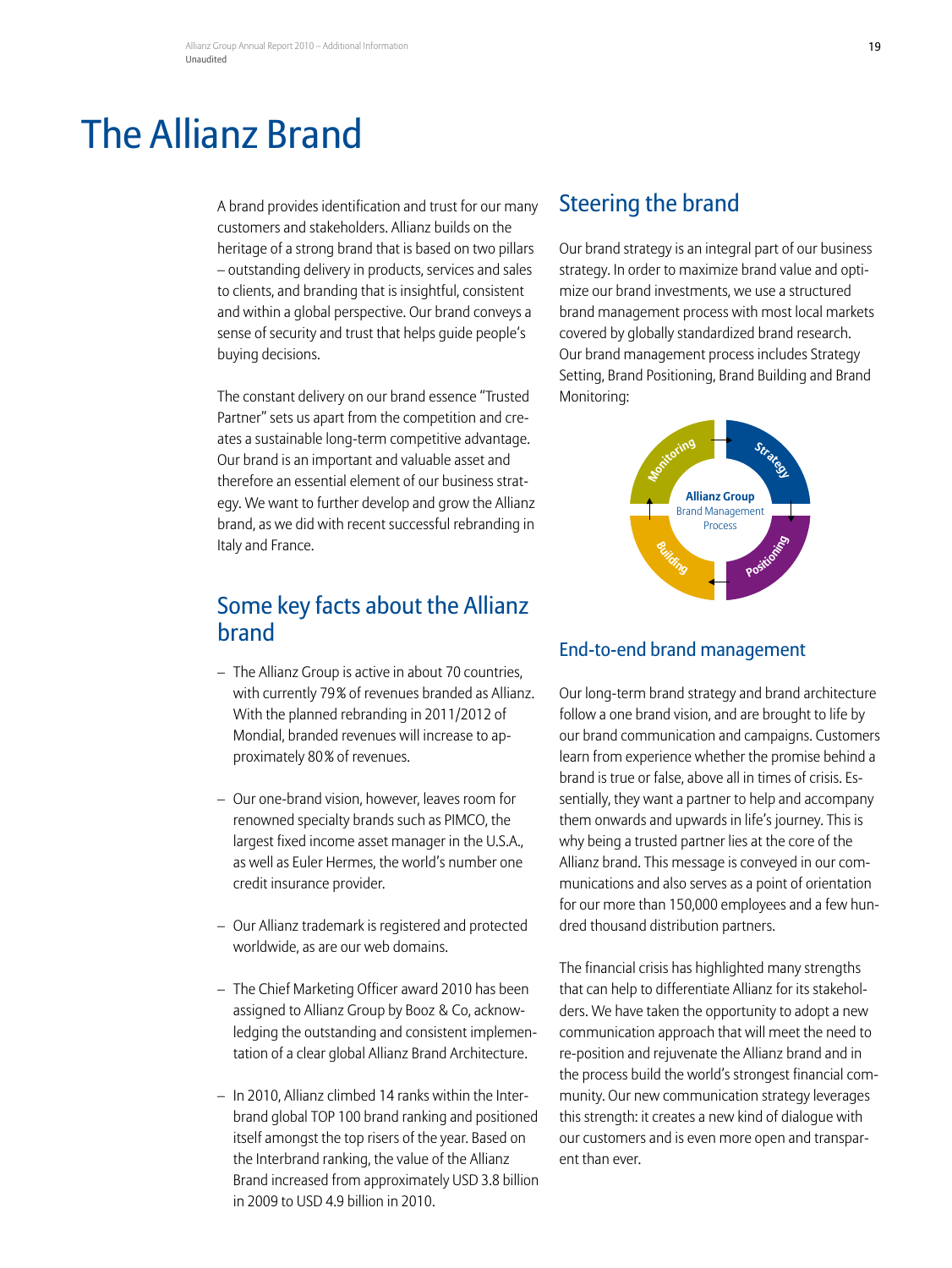We have based our new communication strategy on robust research into consumer insights and how trusted relationships work. Thanks to 120 years of experience with more than 76 million customers worldwide, Allianz has vast knowledge on both life and business challenges. Opening up, encouraging dialogue and sharing the wealth of our knowledge and expertise with our employees and customers lies at the heart of our strategy. This approach aims to help us build honest and long-lasting relationships with our customers.

The "One" Concept: Guided by our strategy, in the recent years we have transformed the existing Allianz organizational structure into more customer and market-oriented entities. We are now taking the next step and placing the customer at the center of our communications by dealing with real people, sharing real experiences, advice and knowledge.

Through the "One" concept Allianz has taken the opportunity to demonstrate globally one strong and consistent position to our current and prospective customers. It is about one global concept with local interpretations worldwide.

Within this concept, digital media plays a stronger role. This reflects the increasing relevance of digital technology and changed consumer needs and behavior.

#### **Reported media expenses for the "One" campaign**

|          | 2010<br>€ mn |
|----------|--------------|
| Germany  | 26.1         |
| Austria  | 4.1          |
| Hungary  | 5.9          |
| Portugal | 1.8          |

Source: Focus Media Research, Infoadex, Marktest, Kantar, TNS Media Intelligence

Another aspect of our communication approach is our involvement in sports such as Formula One<sup>™</sup>. Golf, Paralympics, and with FC Bayern Munich and the Allianz Arena. These global platforms allow our more than 70 local Allianz entities worldwide to build the brand globally as well as locally. They also enable Allianz to link the brand with its business, as illustrated by our Formula One™ Safety Car engagement. As one of the world's leading motor insurers, this reflects perfectly our commitment to road safety.

Our new communication strategy will be supported by a new corporate identity framework and design, specifically developed to meet the new digital needs of consumers. Consumers can now easily share their experiences and knowledge with us and with existing and prospective customers.

Monitoring the brand, especially within the new strategic setup, is important in order to understand the key drivers in local markets; customer insights are constantly being gathered and integrated into our processes. In addition, brand monitoring is crucial for steering activities and optimizing our resource allocation.

To address these new brand communication requirements and ensure close collaboration between business and brand, while leveraging synergies, a global agency review and local agency consolidations were started in 2009/2010.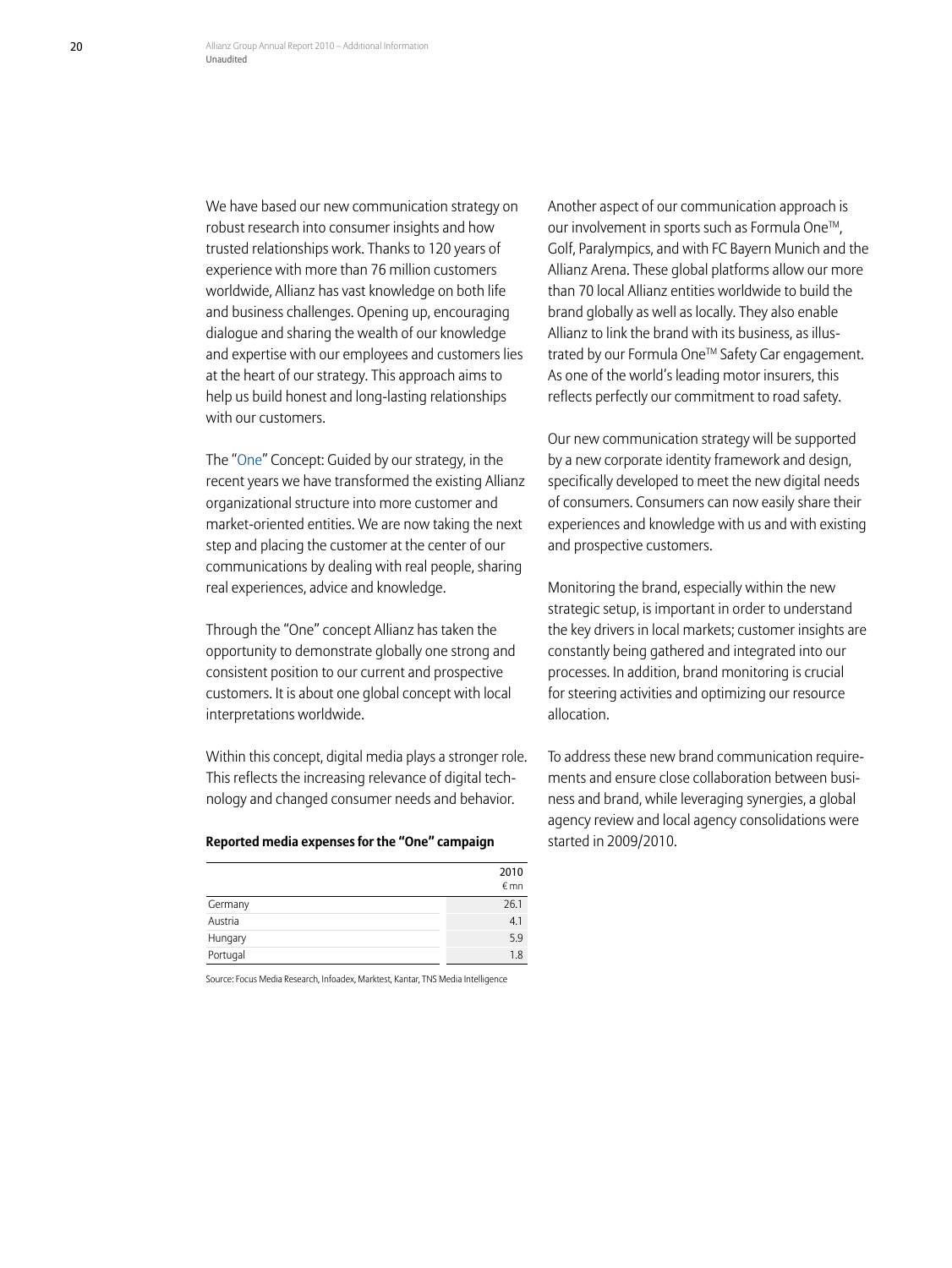## Customer Focus at Allianz

We aim to further drive profitable growth and long lasting customer relationships. To these ends, we continue to empower the Market Management function in all our countries to support the efforts of our businesses to strengthen their focus on customers and markets.

Building on market and customer insights our Market Management function enables us to:

- create a holistic customer view across all relevant customer interactions
- identify strategic customer segments
- develop product, service and channel propositions
- build customer loyalty
- align brand management with business objectives

We regard customer orientation as a key success factor for profitable growth. As part of our Customer Focus activities we have globally established key tools such as the Net Promoter Score (NPS) and Complaint Management to continuously listen to our customers, identify their needs, learn from them and act accordingly.

The NPS enables us to assess customer loyalty by measuring a customer's willingness to recommend Allianz. Mainly we use it in two ways:

Firstly, we benchmark ourselves every year for customer loyalty against competitors in each market – totaling in 2010, 57 regional markets worldwide. Our management commits to achieve loyalty leadership and their targets reflect this by incorporating relative NPS improvements.

Secondly, in 2010, we established NPS in 40 Allianz companies (representing about 90% of our GPW) to systematically collect customer feedback on key customer interactions such as claims and sales from over 1,000,000 customers. We engaged our frontline Allianz employees to make these customer calls. Thus, NPS serves as a key change management and mobilization tool supporting ongoing improvements on all levels.

Our customers' feedback and complaints are taken seriously which means ensuring proficient handling according to global quality standards. To meet the tasks, Allianz companies went through an internal certification process allowing us to make good practice common practice. Building on all these valuable insights we are in the position to improve our services, processes and products according to customer requirements.

We have also started to use NPS to measure distributors' satisfaction to ensure they are fully enabled to fulfill our customers' needs. In order to better understand our strengths and potential weaknesses in the sales process we measure the delivery of service to our customers at the point of sale via Mystery Shopping (test visits by trained observers in the role of potential customers).

Our use and development of NPS show that our efforts are successful: since the first NPS measurement in 2006 there has been an increase in the number of Allianz companies with customer loyalty significantly above the peer average.

#### **Customers by regions/countries as of December 31, 2010 (December 31, 2009)** in %

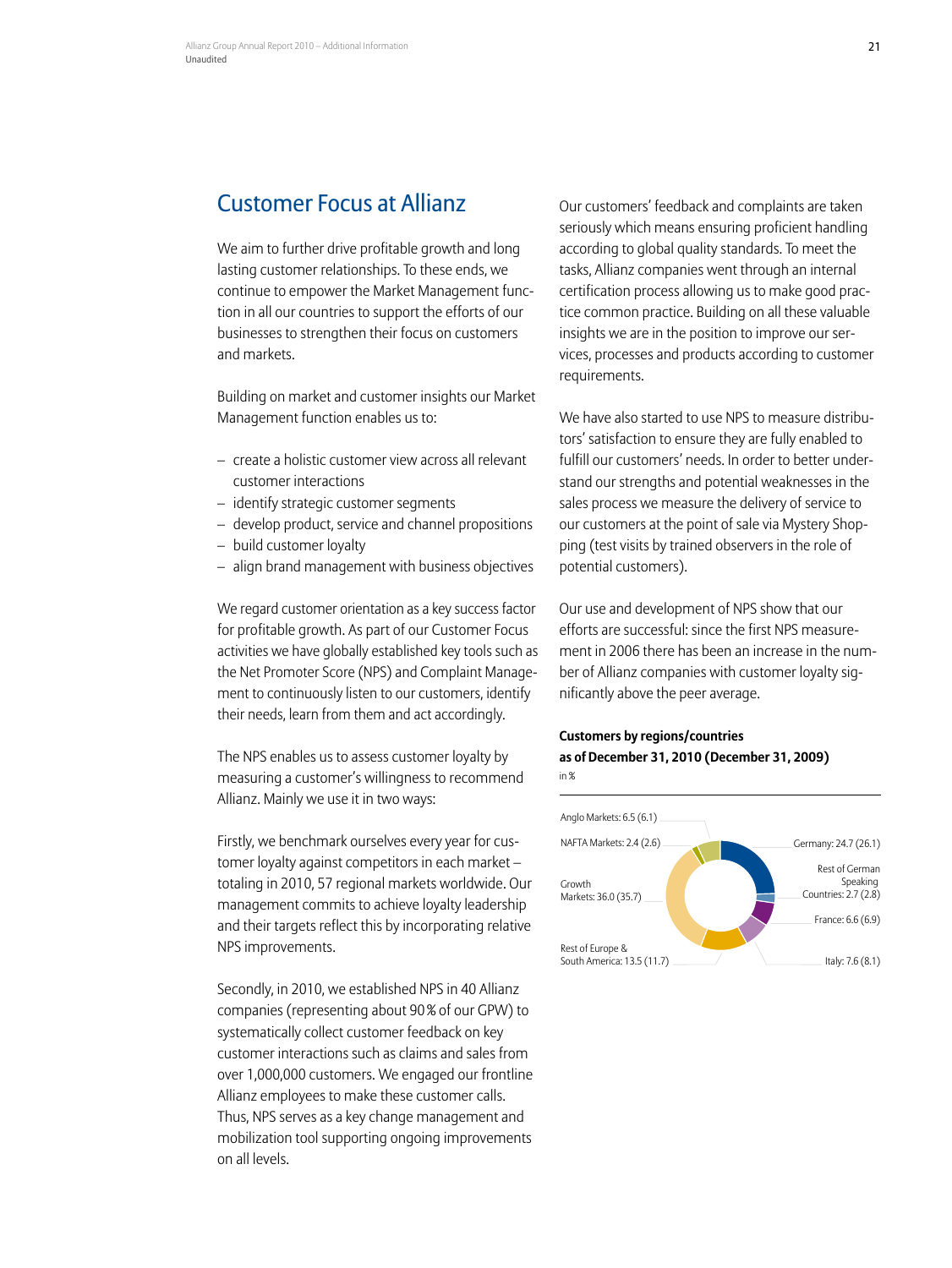## <span id="page-23-0"></span>Our Employees

Our employees' exceptional commitment and ambition to provide excellent service to our customers are crucial to our success. To constantly enhance our performance we place great emphasis on fostering outstanding leadership, continuous talent and personal development. Only by unlocking our employees' potential can we achieve our primary goal of being a reliable partner to our customers.

### Employees in figures

On December 31, 2010, the Allianz Group had 151,338 employees, 1.2% fewer than the previous year. In 2010, 24,261 staff were hired worldwide.

#### **Employees by country**

| as of December 31,      | 2010    | 2009    |
|-------------------------|---------|---------|
| Germany                 | 47,889  | 49,051  |
| France                  | 18,127  | 18,489  |
| <b>United States</b>    | 9,808   | 9,908   |
| Russia                  | 8,434   | 8,311   |
| United Kingdom          | 7,253   | 7,043   |
| Italy                   | 6,914   | 6,961   |
| Australia               | 4,043   | 3,866   |
| Switzerland             | 3,633   | 3,984   |
| Spain                   | 3,448   | 3,426   |
| Austria                 | 3,258   | 3,194   |
| Brazil                  | 2,876   | 2,963   |
| Poland                  | 2,560   | 2,589   |
| Slovakia                | 2,432   | 2,487   |
| China (incl. Hong Kong) | 2,143   | 2,225   |
| Romania                 | 2,121   | 2,152   |
| Netherlands             | 2,041   | 2,102   |
| Other                   | 24,358  | 24,452  |
| Total                   | 151,338 | 153,203 |

#### **Employees by regions/countries as of December 31, 2010**





#### Reorganization of Human Resources

We reorganized the Human Resources Department in 2010 to further strengthen the professional advancement of our employees and to expand the strategic advisory role of human resources. The responsibilities at board level were realigned, the central human resources departments were merged and the position of a Chief HR Officer with Group-wide responsibility was created.

The focus of our human resources division is:

- Employee Engagement
- Diversity
- Talent Management
- Remuneration

## Employee Engagement

Our employee engagement is a key competitive advantage and it should be continuously improved. An important milestone towards this objective was reached in 2010 when we carried out for the first time a globally standardized employee survey which enabled us to compare the results across our subsidiaries. This was previously not possible as our companies conducted their employee surveys independently. This time some 106,000 employees from 66 companies were surveyed on a uniform basis. The participation rate of 69% shows how well the survey was received. The engagement index<sup>1</sup> again reached over 70% in 31 Allianz companies.

Besides the evaluations from our customers and shareholders, employee engagement is now also taken into account in the remuneration of the Board of Management and affects part of the variable remuneration for top management. For further information about the remuneration of top management please refer to the Remuneration Report on pages 35 to 46 of the Annual Report 2010.

<sup>1</sup> The Employee Engagement Index (EEI) is one of the main KPIs of the Allianz Engagement Survey and a leading indicator of people's attitudes and perceptions that drive behaviors. These behaviors impact metrics such as customer satisfaction, productivity, efficiency, safety and others that influence profitability.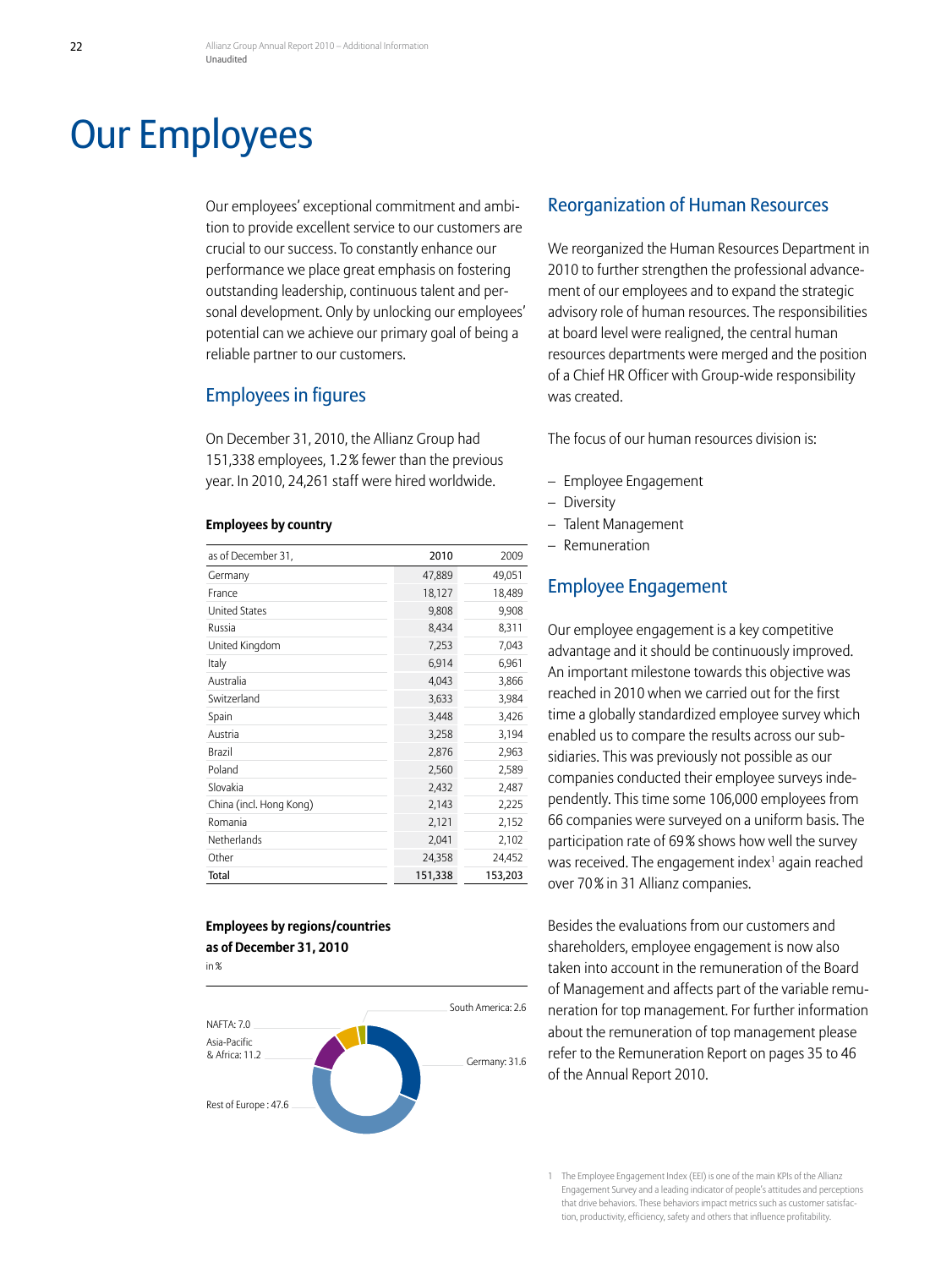#### **Duration of employment by region as of December 31, 2010**

in number of years



## **Diversity**

The Allianz Group is convinced that diversity and open-mindedness to different opinions and attitudes are essential to an innovative, customer-oriented company. Given an aging society and a foreseeable shortage of skilled personnel, it is also necessary to realize the full potential of the workforce.

Promoting diversity begins with our international workforce and cross-border cooperation. 43% of managers at the top two levels are non-Germans and 39 different nationalities are represented in our top management. In 2010, we coordinated 531 longterm employee assignments within the Allianz Group.

Promoting women is also part of our bid to increase diversity. In 2008, we already set ourselves the target of increasing the share of women in the talent pool for management positions to 30% by 2015. In the reporting year, 15% of management positions at the level directly below the board were held by women while women in middle management accounted for 20%. Overall, 32% of positions across all management levels in the Allianz Group were held by women<sup>1</sup>. In 2010, Allianz SE, Allianz Global Corporate Specialty, Allianz Global Investors, Euler Hermes and Allianz France offered mentoring programs to promote women.

#### Talent Management

Our culture is characterized by a commitment to performance and we need to attract the very best employees who are always prepared to develop their skills and deliver top performance. Our global talent management system gives us an overview of potential internal candidates within Allianz companies and enables us to steer our succession planning Groupwide and globally.

Central to our talent management processes, Career Development Conferences (CDCs) were held in 58 countries in 2010. During these CDCs, we evaluated more than 3,000 candidates from 70 Allianz companies on the basis of clearly defined competencies. Besides the CDCs on succession planning for management positions, 8 additional CDCs were held to evaluate potential candidates for the most important business functions.

We also run "Strategic Workforce Planning" that is concerned with long-term planning for employees over the next ten years and securing the talent pipeline for experts in strategic positions. Following the first comprehensive analysis of future human resources development in Germany in 2009, the evaluation was extended in 2010 to France and Italy, as well as to our global subsidiary AGCS and to our tied agent channels in Germany and France. As a result we launched special global development programs for actuaries, auditors and communication experts, the first ever continuing-education and advancedtraining measures for these target groups.

Overall, the Allianz Group invested € 130 million (2009: € 147 million) in training and continuingeducation measures in 2010 or on average € 980 (2009:  $\epsilon$  1,100) per employee worldwide. The decline in investments in training and continuing-education measures was due to a greater usage of e-learning and overall more in-house training was held. We are promoting and developing our managers and potential candidates through the Allianz Management Institute (AMI); 6,692 of them took part in the AMI programs, 21% more than in the previous year. AMI now also includes the AMI OPEX Academy programs in which 1,363 employees participated.

<sup>1</sup> Including women in positions at the board level as well as three levels below the board level (division, department and team managers).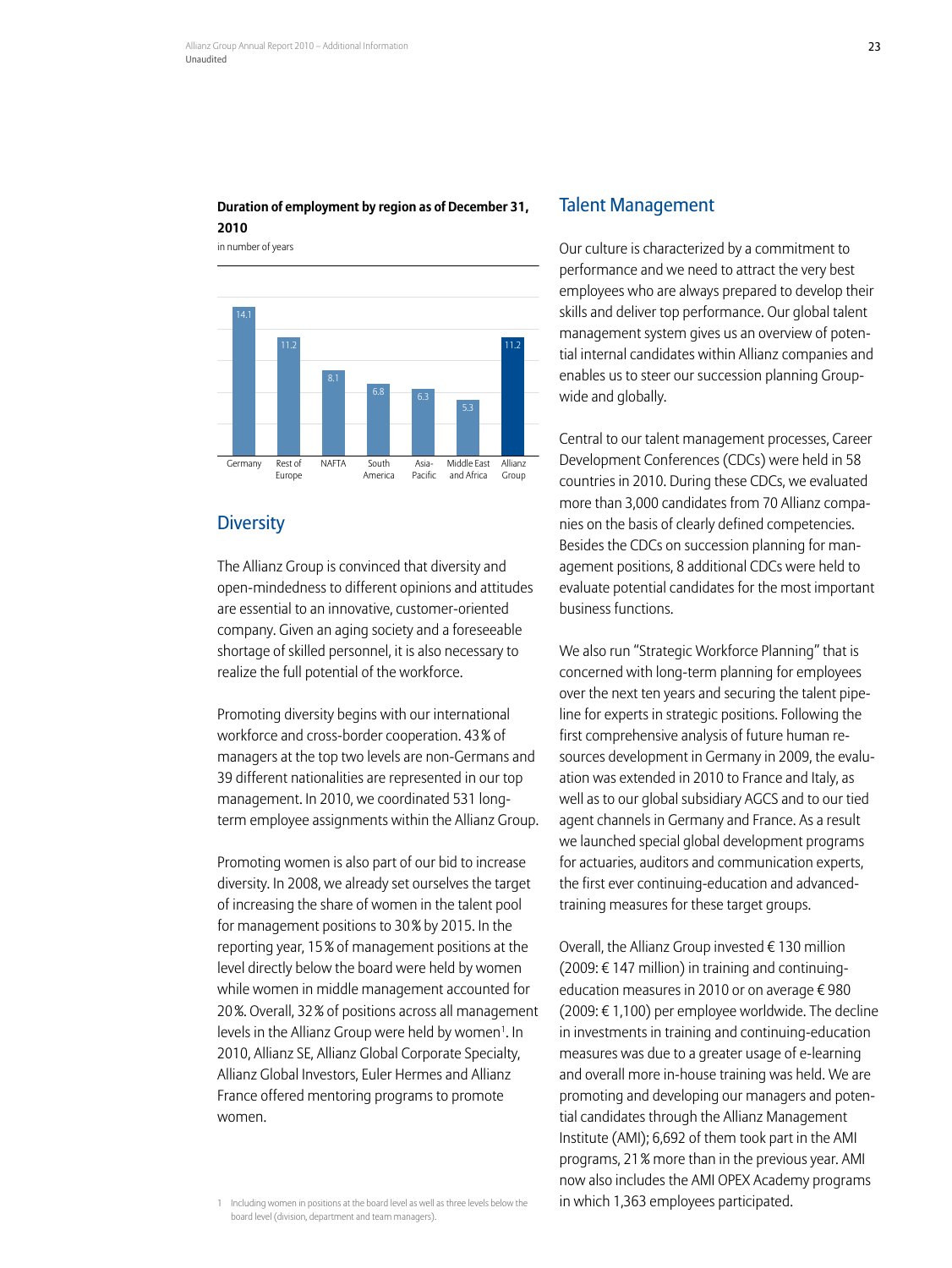#### Remuneration

In 2010, the remuneration of the Board of Management of Allianz SE and the managers of the Allianz insurance companies was standardized and focused even more consistently on sustainability and longterm performance. The new remuneration system, introduced throughout the Group in 2010, balances short-, mid- and long-term elements of variable remuneration. To this end, the three-year bonus for top managers with operational responsibility was increased. For the members of the Board of Management of Allianz SE this meant raising the mid-term variable component from 11% to 25% of the total target remuneration. For further information about the remuneration of Board of Management members please refer to the Remuneration Report on pages 35 to 46 of the Annual Report 2010.

Below the Board of Management we also aim for remuneration that is performance-oriented and well balanced. In addition to the annual review of the different remuneration components, our Total Rewards approach helps ensure an attractive and competitive offer. It includes several variable pay components in accordance with our pay-for-performance principles as well as the individual businesses and markets we operate in. For the majority of managers and executives, remuneration typically consists of three components: base salary, an annual bonus and an annual long-term incentive grant consisting of RSU (restricted stock units). The Allianz Equity Incentive (AEI) plan includes around 800 executives and top performers. Depending on their roles, responsibilities and market practice, employees worldwide participate in different annual bonus programs. The annual bonus typically amounts to 10% to 40% of the total cash remuneration for these employees.

In 2010, the Allianz Group again offered our attractive Employee Stock Purchase Plan in many markets in order to strengthen employees' commitment to the company and to raise their awareness of the corporate strategy and business results. This time, some 94,000 employees in 21 countries were entitled to participate in the program, and around 14,500

employees took advantage of the opportunity to buy shares. In total, employees hold 1.1% of Allianz shares and represent 7.9% of shareholders.

Further, many employees participate in company pension plans, insurance arrangements, deferred compensation plans, flexible work and other employee benefit arrangements, which vary between different countries and markets in accordance with typical market practice for comparable organizations.

The Allianz Group paid a total of € 8.3 billion (2009: € 7.7 billion) to its employees worldwide in 2010. Of this, € 2.0 billion, or approximately 24%, was accounted for by performance-related (variable) remuneration elements. € 2.2 billion (2009: € 2.2 billion) was spent on social security contributions, pensions and other social benefits.

#### Awards for our human resources policy

Our human resources projects and initiatives received the following awards in 2010:

#### **2010 Awards**

Our internet portal Allianz.com/careers was named "Best Corporate Career Website 2010" by the corporate consultancy firm Potentialpark.

Allianz Germany won the "InnoWard" from the German Insurance Industry's Professional Training Institute.

Mondial Assistance UK was recognized as one of the "Best Companies to work for" by Best Companies and the Sunday Times.

Izabela Jarosz, Human Resources Director of Mondial Assistance Poland, was named "HR Manager of the Year" by the Polish daily newspaper Rzeczypospolita.

Our company ROSNO was identified as one of "the most attractive employers" by the Russian career platform Superjob and as one of the "50 Dream Employers for Graduates" in an award by the Russian newspaper Akzia.

Allianz China Life was listed as one of the "100 Best Human Resource Management Companies" and the "100 Best Training Companies" by the human resources magazine 51job.

Mondial Assistance Canada was named one of the "Top 15 Local Employers in the Waterloo Region" by Mediacorp Canada Inc.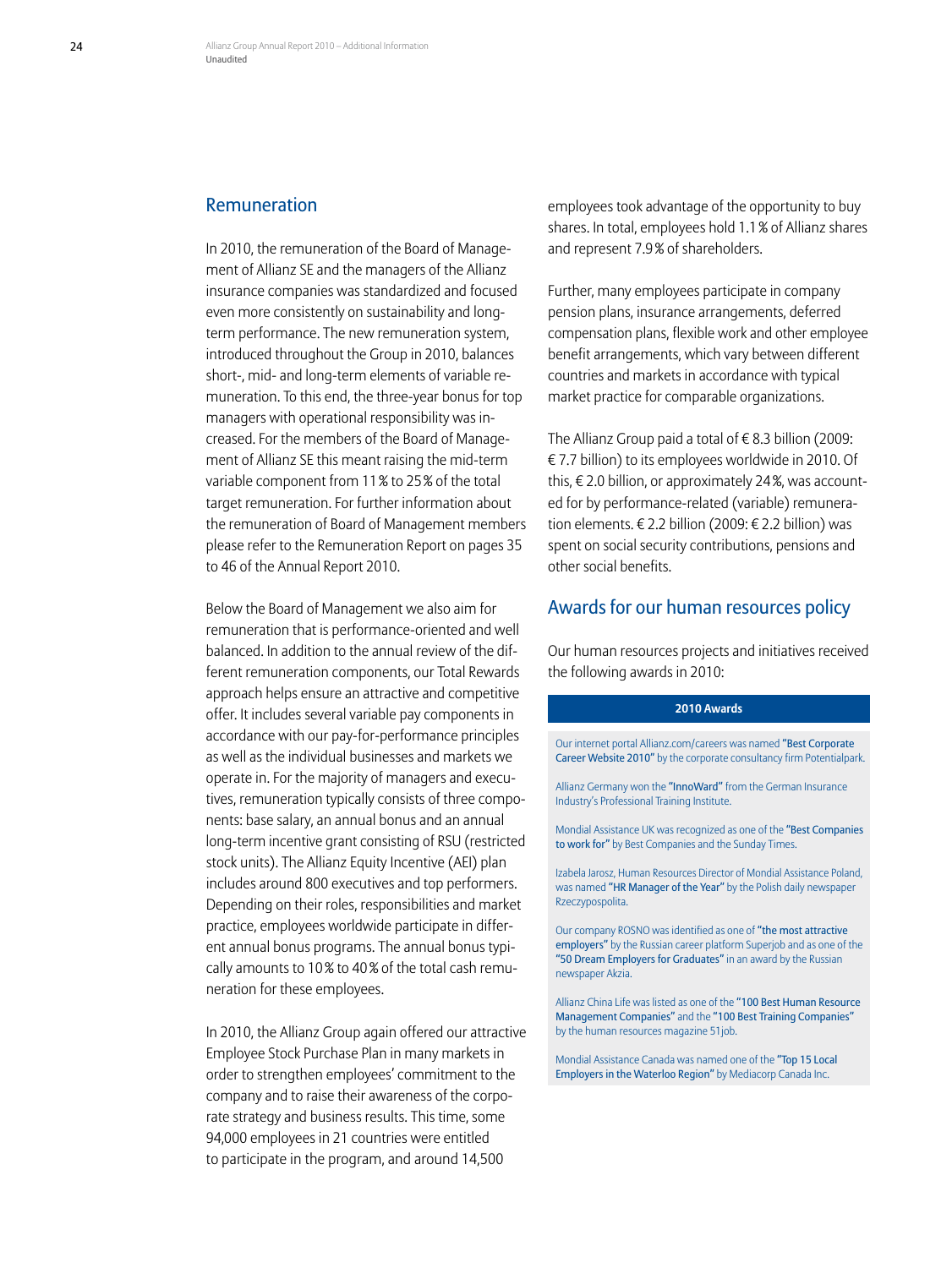## <span id="page-26-0"></span>Sustainable Development

Allianz has laid solid foundations over the last 120 years, which have enabled us to navigate a changing environment and evolving markets. As the pace of change accelerates, we continue to integrate sustainability into our business to ensure our continued success.

#### Allianz is focusing on five

- global issues: 1. Climate Change
- 2. Demographic Change
- 3. Digitalization
- 4. Stability of Financial
- Markets
- 5. Access to Finance

 $\bigoplus$ A complete list of our green solutions can be found online under

[Green Solutions Fact-](https://www.allianz.com/static-resources/en/responsibility/media/documents/v_1296554722000/green_solutions_factsheet.pdf)

sheet

Allianz pursues long-term economic value in accordance with environmental stewardship, social responsibility and good corporate governance. Critical to our sustained business success is the consistent management of the global, long-term issues which are material to our business, such as climate and demographic change, digitalization, the stability of financial markets and access to basic financial services.

Allianz4Good is our central unit responsible for promoting and further integrating sustainability into all areas of our business, working in close cooperation with both central functions and our subsidiaries. Our approach is reflected in our strategic principles of sustainable development and our achievements in 2010 are outlined below.

## 1. Safeguarding natural resources further embedded in our internal operations

All employees are expected to protect the environment as much as possible. We monitor and control our impact on the environment through a Group-wide Environmental Management System which covers over 80% of our employees worldwide.

#### **CO2 Emissions of the Allianz Group**

in kilograms per employee



In 2010, the position of a Group Environmental Officer was established, tasked with developing the Group's carbon reduction strategy further and steering the carbon reduction activities of Allianz Group companies. We also introduced new Groupwide policies for business travel and printing, which further support our efforts.

## 2. Increasing sustainable business through a growing range of products and services

We are working on developing new products and services for our customers to help them mitigate the effects of climate change or manage their own environmental impact. In 2010, the number of "green" products and services offered by Allianz increased from 50 to over 70. In addition, we now offer a variety of microfinance products to more than 4 million customers (2009: 3.8 million) in eight countries throughout Asia, Africa and South America. The product range, however, is only part of our strategy. Equally important is promoting financial literacy and independence.

We also expanded our renewable energy portfolio by investing in solar power projects in Europe. By the end of 2010, Allianz had invested more than € 1 billion in 30 wind and solar parks and we plan to further increase the portfolio by up to  $\epsilon$  0.5 billion by the end of 2012. Allianz also manages a number of Sustainable and Responsible Investments (SRI) across the major asset classes through our third-party asset manager Allianz Global Investors. SRI assets under management amounted to € 3.1 billion at the end of 2010, down from € 4.8 billion in 2009. This decline was driven by outflows in retail fixed income, especially money market funds, due to the low interest rate environment.